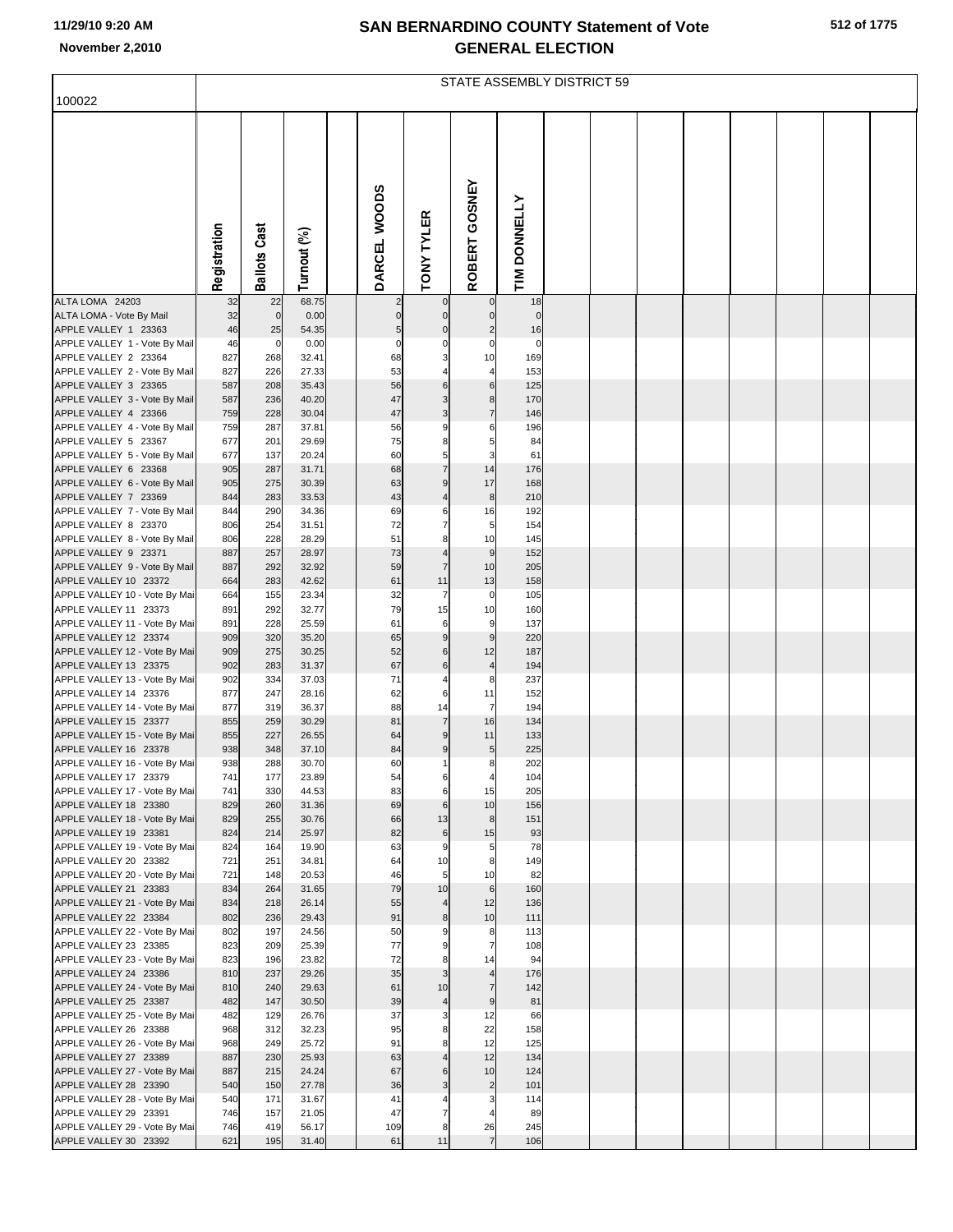|  | 513 of 1775 |
|--|-------------|
|--|-------------|

| November 2,2010                                           |                               |                            |                |                          |                                   | <b>GENERAL ELECTION</b>          |                             |  |  |  |  |
|-----------------------------------------------------------|-------------------------------|----------------------------|----------------|--------------------------|-----------------------------------|----------------------------------|-----------------------------|--|--|--|--|
|                                                           |                               |                            |                |                          |                                   | STATE ASSEMBLY DISTRICT 59       |                             |  |  |  |  |
| 100022                                                    |                               |                            |                |                          |                                   |                                  |                             |  |  |  |  |
|                                                           | Registration                  | Cast<br><b>Ballots</b>     | Turnout (%)    | DARCEL WOODS             | <b>TONY TYLER</b>                 | GOSNEY<br><b>ROBERT</b>          | <b>DONNELLY</b>             |  |  |  |  |
|                                                           |                               |                            |                |                          |                                   |                                  | $\overline{\mathbf{m}}$     |  |  |  |  |
| APPLE VALLEY 30 - Vote By Mai                             | 621                           | 141                        | 22.71          | 38                       | $\,6$                             | $\overline{3}$                   | 83                          |  |  |  |  |
| APPLE VALLEY 31 23393<br>APPLE VALLEY 31 - Vote By Mai    | 616<br>616                    | 194<br>176                 | 31.49<br>28.57 | 57<br>36                 | $\overline{7}$<br>$\overline{7}$  | $\overline{2}$<br>$\bf{8}$       | 116<br>113                  |  |  |  |  |
| APPLE VALLEY 33 23394                                     | 0                             | 0                          | 0.00           |                          | $\mathbf 0$                       | $\mathbf 0$                      | $\Omega$                    |  |  |  |  |
| APPLE VALLEY 33 - Vote By Mai                             | $\mathbf 0$                   | $\mathbf 0$                | 0.00           | 0                        | $\mathbf 0$                       | $\mathbf{0}$                     | 0                           |  |  |  |  |
| APPLE VALLEY 35 23395                                     | 0                             | $\mathbf 0$                | 0.00           |                          | $\mathbf 0$                       | $\mathbf 0$                      | 0                           |  |  |  |  |
| APPLE VALLEY 35 - Vote By Mai<br>APPLE VALLEY 36 23396    | $\overline{0}$<br>$\mathbf 0$ | $\mathbf 0$<br>$\mathbf 0$ | 0.00<br>0.00   | $\mathbf{0}$<br>$\Omega$ | $\mathbf 0$<br>$\mathbf 0$        | $\overline{0}$<br>$\overline{0}$ | $\mathbf 0$<br>$\mathbf{0}$ |  |  |  |  |
| APPLE VALLEY 36 - Vote By Mai                             | $\mathbf 0$                   | $\mathbf 0$                | 0.00           | $\mathbf 0$              | $\mathbf 0$                       | $\overline{0}$                   | $\mathbf 0$                 |  |  |  |  |
| APPLE VALLEY 37 23397                                     | $\mathbf 0$                   | $\mathbf 0$                | 0.00           |                          | $\mathbf 0$                       | $\mathbf 0$                      | $\mathbf 0$                 |  |  |  |  |
| APPLE VALLEY 37 - Vote By Mai                             | $\mathbf 0$                   | $\mathbf 0$                | 0.00           |                          | $\mathbf 0$                       | $\mathbf{0}$                     | $\mathbf 0$                 |  |  |  |  |
| APPLE VALLEY 39 23398                                     | 779                           | 283                        | 36.33          | 63                       | $\overline{2}$<br>$6\phantom{1}6$ | 4<br>6                           | 187                         |  |  |  |  |
| APPLE VALLEY 39 - Vote By Mai<br>APPLE VALLEY 40 23399    | 779<br>811                    | 277<br>225                 | 35.56<br>27.74 | 76<br>77                 | 9                                 | 8 <sup>1</sup>                   | 181<br>114                  |  |  |  |  |
| APPLE VALLEY 40 - Vote By Mai                             | 811                           | 183                        | 22.56          | 61                       | $\overline{9}$                    | 9                                | 93                          |  |  |  |  |
| APPLE VALLEY 41 23400                                     | 798                           | 223                        | 27.94          | 66                       | 6                                 | $\overline{7}$                   | 126                         |  |  |  |  |
| APPLE VALLEY 41 - Vote By Mai                             | 798                           | 196                        | 24.56          | 51                       | 8                                 | $\mathbf{1}$                     | 122                         |  |  |  |  |
| APPLE VALLEY 42 23401                                     | 647                           | 239                        | 36.94          | 86                       | 5                                 | 6                                | 130                         |  |  |  |  |
| APPLE VALLEY 42 - Vote By Mai<br>APPLE VALLEY 43 23402    | 647<br>908                    | 232<br>275                 | 35.86<br>30.29 | 59<br>60                 | $\overline{9}$<br>9               | 10<br>$\overline{7}$             | 141<br>181                  |  |  |  |  |
| APPLE VALLEY 43 - Vote By Mai                             | 908                           | 380                        | 41.85          | 69                       | 12                                | $\overline{\mathbf{4}}$          | 275                         |  |  |  |  |
| APPLE VALLEY 44 23403                                     | 806                           | 254                        | 31.51          | 38                       | $\overline{7}$                    | 11                               | 180                         |  |  |  |  |
| APPLE VALLEY 44 - Vote By Mai                             | 806                           | 223                        | 27.67          | 54                       | 5                                 | 6                                | 145                         |  |  |  |  |
| APPLE VALLEY 45 23404                                     | 823                           | 243                        | 29.53          | 45                       | 8                                 | 6                                | 161                         |  |  |  |  |
| APPLE VALLEY 45 - Vote By Mai<br>APPLE VALLEY 46 23405    | 823<br>711                    | 365<br>155                 | 44.35<br>21.80 | 86<br>50                 | $6\phantom{1}6$<br>$\overline{a}$ | $\bf{8}$<br>$\overline{3}$       | 250<br>83                   |  |  |  |  |
| APPLE VALLEY 46 - Vote By Mai                             | 711                           | 300                        | 42.19          | 63                       | $\,6$                             | 11                               | 212                         |  |  |  |  |
| APPLE VALLEY 47 23406                                     | 750                           | 191                        | 25.47          | 54                       | 11                                | 6                                | 102                         |  |  |  |  |
| APPLE VALLEY 47 - Vote By Mai                             | 750                           | 157                        | 20.93          | 46                       | $\overline{7}$                    | 13                               | 82                          |  |  |  |  |
| APPLE VALLEY 48 23407<br>APPLE VALLEY 48 - Vote By Mai    | 776<br>776                    | 267                        | 34.41          | 77                       | 20                                | 11                               | 135                         |  |  |  |  |
| APPLE VALLEY 49 23408                                     | 651                           | 163<br>171                 | 21.01<br>26.27 | 46<br>37                 | $6\phantom{1}6$<br>$\overline{4}$ | 10<br>5                          | 93<br>113                   |  |  |  |  |
| APPLE VALLEY 49 - Vote By Mai                             | 651                           | 384                        | 58.99          | 83                       | 10                                | 9                                | 267                         |  |  |  |  |
| APPLE VALLEY 50 23409                                     | 881                           | 219                        | 24.86          | 59                       | $\overline{2}$                    | $\overline{\mathbf{3}}$          | 137                         |  |  |  |  |
| APPLE VALLEY 50 - Vote By Mai                             | 881                           | 526                        | 59.70          | 112                      | 10                                | 17                               | 350                         |  |  |  |  |
| APPLE VALLEY 52 23410<br>APPLE VALLEY 52 - Vote By Mai    | 472<br>472                    | 166<br>164                 | 35.17<br>34.75 | 34<br>22                 | $\overline{2}$<br>10              | $\overline{7}$<br>6              | 110<br>115                  |  |  |  |  |
| APPLE VALLEY EAST 1 23419                                 | 872                           | 236                        | 27.06          | 61                       | 11                                | 9                                | 144                         |  |  |  |  |
| APPLE VALLEY EAST 1 - Vote B                              | 872                           | 309                        | 35.44          | 68                       | $\mathbf{3}$                      | 10                               | 215                         |  |  |  |  |
| APPLE VALLEY EAST 2 23420                                 | 973                           | 319                        | 32.79          | 67                       | 16                                | 14                               | 199                         |  |  |  |  |
| APPLE VALLEY EAST 2 - Vote B                              | 973                           | 278                        | 28.57          | 60                       | 10                                | 12                               | 190                         |  |  |  |  |
| APPLE VALLEY EAST 5 23421<br>APPLE VALLEY EAST 5 - Vote B | 316<br>316                    | 133<br>60                  | 42.09<br>18.99 | 34<br>$\overline{7}$     | 10<br>$5\phantom{.0}$             | 4<br>5                           | 82<br>40                    |  |  |  |  |
| APPLE VALLEY EAST 6 23422                                 | 918                           | 245                        | 26.69          | 65                       | 6                                 | 9                                | 153                         |  |  |  |  |
| APPLE VALLEY EAST 6 - Vote B                              | 918                           | 314                        | 34.20          | 56                       | 11                                | 11                               | 223                         |  |  |  |  |
| APPLE VALLEY EAST 7 23423                                 | 0                             | 0                          | 0.00           | 0                        | $\mathbf 0$                       | 0                                | 0                           |  |  |  |  |
| APPLE VALLEY EAST 7 - Vote B                              | $\mathbf 0$                   | $\mathbf 0$                | 0.00           | $\mathbf 0$              | $\mathbf 0$                       | $\overline{0}$                   | $\mathbf 0$                 |  |  |  |  |
| APPLE VALLEY SOUTH 1 2342<br>APPLE VALLEY SOUTH 1 - Vote  | 477<br>477                    | 204<br>122                 | 42.77<br>25.58 | 24<br>16                 | 8<br>5                            | 4<br>$\overline{4}$              | 156<br>93                   |  |  |  |  |
| APPLE VALLEY SOUTH 4 2342                                 | 594                           | 198                        | 33.33          | 42                       | 8                                 | 12                               | 117                         |  |  |  |  |
| APPLE VALLEY SOUTH 4 - Vote                               | 594                           | 199                        | 33.50          | 44                       | 5                                 | 6                                | 135                         |  |  |  |  |
| APPLE VALLEY SOUTH 6 2342                                 | 121                           | 71                         | 58.68          | 17                       | $\mathbf 0$                       | 1                                | 52                          |  |  |  |  |
| APPLE VALLEY SOUTH 6 - Vote                               | 121                           | $\mathbf 0$                | 0.00           | $\mathbf 0$              | $\mathbf 0$                       | $\mathbf 0$                      | $\mathbf 0$                 |  |  |  |  |
| ARROWHEAD FARMS 1 24506<br>ARROWHEAD FARMS 1 - Vote B     | 176<br>176                    | 51<br>$\mathbf 0$          | 28.98<br>0.00  | 26<br>$\mathbf 0$        | $\overline{2}$<br>$\overline{0}$  | 1<br>$\overline{0}$              | 20<br>$\mathbf 0$           |  |  |  |  |
| ARROWHEAD FARMS 2 24507                                   | 1038                          | 284                        | 27.36          | 152                      | 10                                | 9                                | 81                          |  |  |  |  |
| ARROWHEAD FARMS 2 - Vote B                                | 1038                          | 157                        | 15.13          | 53                       | 12                                | 10                               | 69                          |  |  |  |  |
| CEDAR GLEN 23563                                          | 237                           | 152                        | 64.14          | 48                       | 6                                 | 6                                | 77                          |  |  |  |  |
| CEDAR GLEN - Vote By Mail<br>CEDARPINES PARK 2 23591      | 237<br>0                      | 57<br>$\mathbf 0$          | 24.05<br>0.00  | 21<br>0                  | $\overline{2}$<br>0               | 6<br>0                           | 24<br>0                     |  |  |  |  |
| CEDARPINES PARK 2 - Vote By                               | $\mathbf 0$                   | $\mathbf 0$                | 0.00           | $\Omega$                 | $\mathbf 0$                       | $\mathbf 0$                      | $\mathbf 0$                 |  |  |  |  |
|                                                           |                               |                            |                |                          |                                   |                                  |                             |  |  |  |  |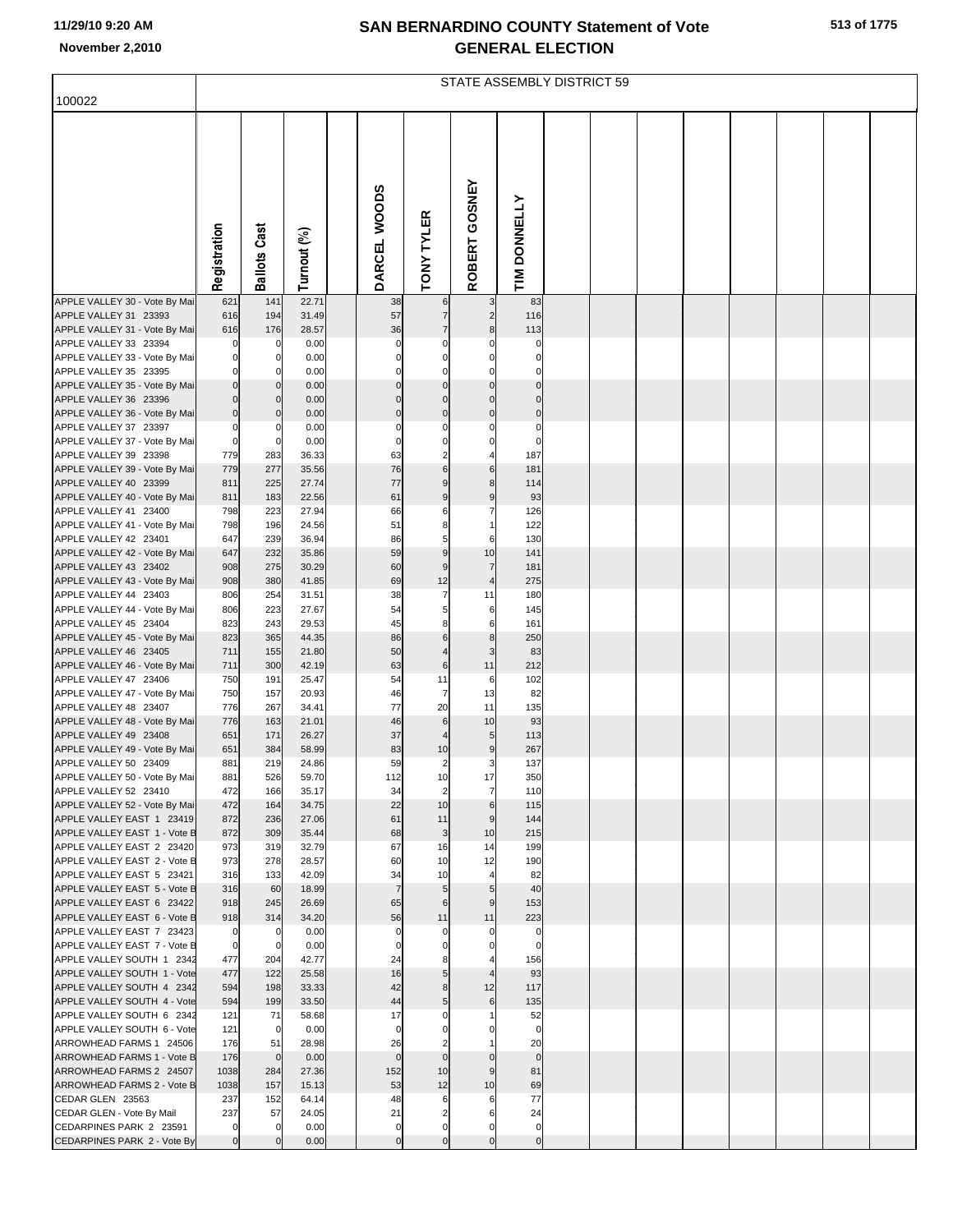|                                                                                       | STATE ASSEMBLY DISTRICT 59        |                             |                       |  |                                  |                                  |                                  |                                |                                                      |  |  |  |  |           |  |
|---------------------------------------------------------------------------------------|-----------------------------------|-----------------------------|-----------------------|--|----------------------------------|----------------------------------|----------------------------------|--------------------------------|------------------------------------------------------|--|--|--|--|-----------|--|
| 100022                                                                                |                                   |                             |                       |  |                                  |                                  |                                  |                                |                                                      |  |  |  |  |           |  |
|                                                                                       | Registration                      | <b>Ballots Cast</b>         | Turnout (%)           |  | DARCEL WOODS                     | <b>TONY TYLER</b>                | ROBERT GOSNEY                    | TIM DONNELLY                   |                                                      |  |  |  |  |           |  |
| CEDARPINES PARK 5 23582                                                               | 613                               | 255                         | 41.60                 |  | 73                               |                                  | 8                                | 154                            |                                                      |  |  |  |  |           |  |
| CEDARPINES PARK 5 - Vote By<br>CEDARPINES PARK 8 23592<br>CEDARPINES PARK 8 - Vote By | 613<br>$\mathbf 0$<br>$\mathbf 0$ | 214<br>$\mathbf 0$<br>0     | 34.91<br>0.00<br>0.00 |  | 64<br>$\mathbf 0$                | 8<br>$\pmb{0}$<br>$\Omega$       | 12<br>$\pmb{0}$<br>$\Omega$      | 116<br>$\mathbf 0$<br>$\Omega$ |                                                      |  |  |  |  |           |  |
| CEDARPINES PARK 9 23593                                                               | $\mathbf 0$                       | 0                           | 0.00                  |  |                                  | 0                                | $\Omega$                         | 0                              |                                                      |  |  |  |  |           |  |
| CEDARPINES PARK 9 - Vote By                                                           | $\Omega$                          | $\Omega$                    | 0.00                  |  |                                  |                                  |                                  |                                |                                                      |  |  |  |  |           |  |
| CEDARPINES PARK 10 23594<br>CEDARPINES PARK 10 - Vote By                              | $\mathbf 0$<br>$\mathbf 0$        | $\mathbf{0}$<br>$\mathbf 0$ | 0.00<br>0.00          |  | $\pmb{0}$<br>$\mathbf 0$         | $\pmb{0}$<br>$\mathbf 0$         | $\pmb{0}$<br>$\mathbf 0$         | $\pmb{0}$<br>$\mathbf 0$       |                                                      |  |  |  |  |           |  |
| CRAFTON 1 24263                                                                       | 1079                              | 383                         | 35.50                 |  | 131                              | 17                               | 11                               | 170                            |                                                      |  |  |  |  |           |  |
| CRAFTON 1 - Vote By Mail<br>CRAFTON 3 24264                                           | 1079<br>17                        | 285<br>13                   | 26.41<br>76.47        |  | 92<br>3                          | 8<br>$\mathbf 0$                 | 4                                | 152<br>7                       |                                                      |  |  |  |  |           |  |
| CRAFTON 3 - Vote By Mail                                                              | 17                                | $\mathbf 0$                 | 0.00                  |  | $\Omega$                         | $\mathbf 0$                      | $\mathbf 0$                      | $\Omega$                       |                                                      |  |  |  |  |           |  |
| CRESTLINE 1 23584                                                                     | 739                               | 239                         | 32.34                 |  | 68                               | 8                                | 6                                | 137                            |                                                      |  |  |  |  |           |  |
| CRESTLINE 1 - Vote By Mail<br>CRESTLINE 2 23585                                       | 739<br>940                        | 279<br>310                  | 37.75<br>32.98        |  | 78<br>93                         | $\overline{7}$<br>10             | $\overline{7}$<br>$\bf8$         | 174<br>175                     |                                                      |  |  |  |  |           |  |
| CRESTLINE 2 - Vote By Mail                                                            | 940                               | 280                         | 29.79                 |  | 101                              | 6                                | 11                               | 147                            |                                                      |  |  |  |  |           |  |
| CRESTLINE 3 23586                                                                     | 776                               | 253                         | 32.60                 |  | 72                               | 9                                | 7                                | 155                            |                                                      |  |  |  |  |           |  |
| CRESTLINE 3 - Vote By Mail<br>CRESTLINE 4 23587                                       | 776<br>566                        | 288<br>182                  | 37.11<br>32.16        |  | 96<br>45                         | 8<br>$\mathsf 3$                 | 10<br>$\mathbf{1}$               | 159<br>120                     |                                                      |  |  |  |  |           |  |
| CRESTLINE 4 - Vote By Mail                                                            | 566                               | 234                         | 41.34                 |  | 68                               | $\boldsymbol{9}$                 | $\overline{7}$                   | 137                            |                                                      |  |  |  |  |           |  |
| CRESTLINE 5 23589                                                                     | 597                               | 191                         | 31.99                 |  | 53                               | $\overline{5}$                   | $\overline{5}$                   | 110                            |                                                      |  |  |  |  |           |  |
| CRESTLINE 5 - Vote By Mail<br>CRESTLINE 6 23605                                       | 597<br>66                         | 183<br>52                   | 30.65<br>78.79        |  | 66<br>$\mathbf{1}$               | 6<br>$\overline{0}$              | 6<br>$\overline{\mathbf{3}}$     | 98<br>46                       |                                                      |  |  |  |  |           |  |
| CRESTLINE 6 - Vote By Mail                                                            | 66                                | $\mathbf{1}$                | 1.52                  |  |                                  | $***$                            | *******                          |                                | Insufficient Turnout to Protect Voter Privacy        |  |  |  |  | ********* |  |
| CRESTLINE 7 23606<br>CRESTLINE 7 - Vote By Mail                                       | 70<br>70                          | 48<br>$\mathbf{0}$          | 68.57<br>0.00         |  | 8<br>$\circ$                     | $\overline{0}$<br>$\mathbf{0}$   | $\overline{0}$<br>$\overline{0}$ | 35<br>$\overline{0}$           |                                                      |  |  |  |  |           |  |
| CRESTLINE 8 23607                                                                     | 3                                 | $\overline{2}$              | 66.67                 |  |                                  |                                  | ***********                      |                                | Insufficient Turnout to Protect Voter Privacy        |  |  |  |  | ********* |  |
| CRESTLINE 8 - Vote By Mail                                                            | 3<br>$\mathbf 0$                  | 0                           | 0.00                  |  | 0                                | $\mathbf 0$                      | 0                                |                                |                                                      |  |  |  |  |           |  |
| CRESTLINE 9 23608<br>CRESTLINE 9 - Vote By Mail                                       | $\mathbf 0$                       | $\mathbf 0$<br>$\Omega$     | 0.00<br>0.00          |  | $\mathbf 0$<br>$\Omega$          | $\overline{0}$<br>$\mathbf 0$    | $\mathbf 0$<br>$\Omega$          | $\Omega$                       |                                                      |  |  |  |  |           |  |
| CRESTLINE 10 23609                                                                    | 5                                 | 5                           | 100.00                |  | $\mathbf 0$                      | $\pmb{0}$                        | $\mathbf 0$                      | 5                              |                                                      |  |  |  |  |           |  |
| CRESTLINE 10 - Vote By Mail<br>CRESTLINE 11 23610                                     | 5<br>$\mathbf 0$                  | $\mathbf 0$                 | 0.00<br>0.00          |  | $\mathbf 0$<br>$\pmb{0}$         | $\mathbf 0$<br>$\pmb{0}$         | $\mathbf 0$<br>$\pmb{0}$         | $\mathbf 0$<br>$\pmb{0}$       |                                                      |  |  |  |  |           |  |
| CRESTLINE 11 - Vote By Mail                                                           | $\mathbf 0$                       | ŋ                           | 0.00                  |  | $\Omega$                         | $\Omega$                         | $\Omega$                         | $\Omega$                       |                                                      |  |  |  |  |           |  |
| CRESTLINE 12 23611                                                                    |                                   | 5                           | 55.56                 |  |                                  |                                  |                                  |                                |                                                      |  |  |  |  |           |  |
| CRESTLINE 12 - Vote By Mail<br>CRESTLINE 13 23612                                     | 9<br>$\overline{c}$               | $\Omega$<br>$\overline{2}$  | 0.00<br>100.00        |  | 0                                | $\overline{0}$                   | $\overline{0}$<br>***********    |                                | <b>Insufficient Turnout to Protect Voter Privacy</b> |  |  |  |  | ********* |  |
| CRESTLINE 13 - Vote By Mail                                                           | $\overline{c}$                    | $\Omega$                    | 0.00                  |  | $\mathbf 0$                      | $\overline{0}$                   | $\overline{0}$                   |                                |                                                      |  |  |  |  |           |  |
| CRESTLINE 14 23613<br>CRESTLINE 14 - Vote By Mail                                     | 20<br>20                          | 14                          | 70.00                 |  | 5 <sub>5</sub><br>$\mathbf 0$    | $\overline{0}$                   | $\overline{0}$                   | 8<br>$\Omega$                  |                                                      |  |  |  |  |           |  |
| CRESTLINE 15 23614                                                                    | 221                               | $\mathbf 0$<br>78           | 0.00<br>35.29         |  | 24                               | 0<br>$\mathbf{1}$                | $\Omega$                         | 44                             |                                                      |  |  |  |  |           |  |
| CRESTLINE 15 - Vote By Mail                                                           | 221                               | 72                          | 32.58                 |  | 28                               | 3                                | 5                                | 31                             |                                                      |  |  |  |  |           |  |
| CRESTLINE 16 23615<br>CRESTLINE 16 - Vote By Mail                                     | 59<br>59                          | 32<br>$\Omega$              | 54.24<br>0.00         |  | $\overline{7}$<br>$\overline{0}$ | $\overline{c}$<br>$\overline{0}$ | $\overline{c}$<br>$\overline{0}$ | 17                             |                                                      |  |  |  |  |           |  |
| CRESTLINE 17 23616                                                                    | $\overline{2}$                    | $\overline{2}$              | 100.00                |  |                                  |                                  | ***********                      |                                | <b>Insufficient Turnout to Protect Voter Privacy</b> |  |  |  |  | ********* |  |
| CRESTLINE 17 - Vote By Mail                                                           | $\overline{a}$                    |                             | 0.00                  |  | $\mathbf 0$                      | $\mathbf 0$                      | $\mathbf 0$                      |                                |                                                      |  |  |  |  |           |  |
| CRESTLINE 18 23617<br>CRESTLINE 18 - Vote By Mail                                     | 16<br>16                          | U                           | 56.25<br>0.00         |  |                                  | 1<br>$\Omega$                    | $\overline{0}$<br>$\Omega$       |                                |                                                      |  |  |  |  |           |  |
| CRESTLINE 19 23595                                                                    | $\overline{7}$                    | 6                           | 85.71                 |  | $\mathbf 0$                      | $\mathbf 0$                      | $\mathbf 0$                      | 6                              |                                                      |  |  |  |  |           |  |
| CRESTLINE 19 - Vote By Mail<br>DEL ROSA 3 24481                                       | $\overline{7}$<br>736             | $\Omega$<br>250             | 0.00<br>33.97         |  | $\mathbf 0$<br>105               | $\mathbf 0$<br>$6\phantom{1}$    | $\mathbf 0$<br>$6\phantom{1}$    | $\mathbf 0$<br>100             |                                                      |  |  |  |  |           |  |
| DEL ROSA 3 - Vote By Mail                                                             | 736                               | 201                         | 27.31                 |  | 71                               | $\overline{2}$                   | 11                               | 110                            |                                                      |  |  |  |  |           |  |
| DEL ROSA 4 24482                                                                      | 250                               | 140                         | 56.00                 |  | 57                               | $\overline{2}$                   | $\overline{c}$                   | 72                             |                                                      |  |  |  |  |           |  |
| DEL ROSA 4 - Vote By Mail<br>DEL ROSA 6 24484                                         | 250<br>179                        | $\Omega$<br>92              | 0.00<br>51.40         |  | $\mathbf 0$<br>42                | $\Omega$                         | $\mathbf 0$<br>$\overline{c}$    | $\Omega$<br>41                 |                                                      |  |  |  |  |           |  |
| DEL ROSA 6 - Vote By Mail                                                             | 179                               | $\overline{0}$              | 0.00                  |  | $\mathbf 0$                      | $\Omega$                         | $\mathbf 0$                      | $\mathbf 0$                    |                                                      |  |  |  |  |           |  |
| DEL ROSA 7 24485                                                                      | 74                                | 33                          | 44.59                 |  | 19                               |                                  | $\overline{c}$                   | $\overline{7}$                 |                                                      |  |  |  |  |           |  |
| DEL ROSA 7 - Vote By Mail<br>DEL ROSA 17 24495                                        | 74<br>46                          | $\mathbf 0$<br>27           | 0.00<br>58.70         |  | $\Omega$<br>9                    | $\Omega$<br>$\Omega$             | $\Omega$<br>$\overline{2}$       | $\Omega$<br>14                 |                                                      |  |  |  |  |           |  |
| DEL ROSA 17 - Vote By Mail                                                            | 46                                | $\Omega$                    | 0.00                  |  | $\Omega$                         |                                  | $\Omega$                         | $\Omega$                       |                                                      |  |  |  |  |           |  |
| DEL ROSA 18 24496                                                                     | 226                               | 108                         | 47.79                 |  | 37                               | $\mathbf{1}$                     | $\overline{4}$                   | 56                             |                                                      |  |  |  |  |           |  |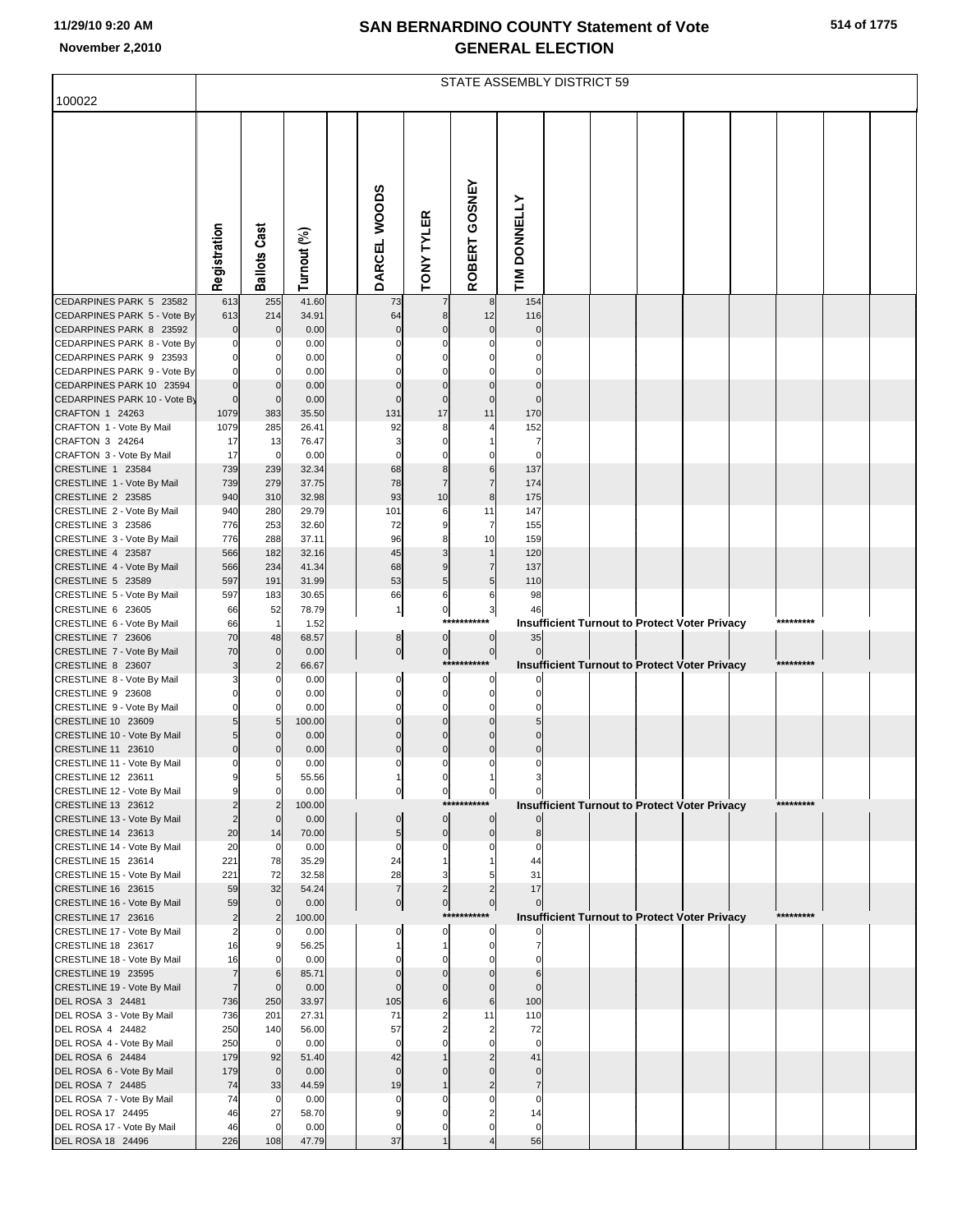|                                                     | STATE ASSEMBLY DISTRICT 59 |                       |                |  |                         |                      |                             |                      |  |  |  |                                                      |  |           |  |
|-----------------------------------------------------|----------------------------|-----------------------|----------------|--|-------------------------|----------------------|-----------------------------|----------------------|--|--|--|------------------------------------------------------|--|-----------|--|
| 100022                                              |                            |                       |                |  |                         |                      |                             |                      |  |  |  |                                                      |  |           |  |
|                                                     |                            |                       |                |  |                         |                      | GOSNEY                      |                      |  |  |  |                                                      |  |           |  |
|                                                     | Registration               | <b>Ballots Cast</b>   | Turnout (%)    |  | DARCEL WOODS            | <b>TONY TYLER</b>    | ROBERT                      | TIM DONNELLY         |  |  |  |                                                      |  |           |  |
| DEL ROSA 18 - Vote By Mail                          | 226                        |                       | 1.77           |  |                         |                      | ***********                 |                      |  |  |  | <b>Insufficient Turnout to Protect Voter Privacy</b> |  | ********* |  |
| DEVORE 1 24510                                      | 794                        | 327                   | 41.18          |  | 75                      | 13                   | 11                          | 200                  |  |  |  |                                                      |  |           |  |
| DEVORE 1 - Vote By Mail                             | 794                        | 220                   | 27.71          |  | 65                      | $\sqrt{5}$           | $\overline{A}$              | 143                  |  |  |  |                                                      |  |           |  |
| DEVORE 2 24513                                      | 11                         | 8                     | 72.73          |  | $\overline{\mathbf{c}}$ | $\mathbf 0$          | $\Omega$                    | 6                    |  |  |  |                                                      |  |           |  |
| DEVORE 2 - Vote By Mail<br>ENCHANTMENT 1 23583      | 11<br>739                  | $\mathbf 0$<br>302    | 0.00<br>40.87  |  | $\mathbf 0$<br>76       | $\mathbf 0$<br>13    | $\pmb{0}$<br>$\overline{7}$ | $\mathbf 0$<br>181   |  |  |  |                                                      |  |           |  |
| ENCHANTMENT 1 - Vote By Mail                        | 739                        | 202                   | 27.33          |  | 64                      | $6\phantom{1}6$      | 6                           | 115                  |  |  |  |                                                      |  |           |  |
| ENCHANTMENT 2 23598                                 | 125                        | 83                    | 66.40          |  | 21                      | 3                    | $\Omega$                    | 55                   |  |  |  |                                                      |  |           |  |
| ENCHANTMENT 2 - Vote By Mail                        | 125                        | $\mathbf{0}$          | 0.00           |  | $\mathbf{0}$            | $\mathbf{0}$         | $\mathbf 0$                 | $\mathbf 0$          |  |  |  |                                                      |  |           |  |
| ENCHANTMENT 3 23599                                 | 0                          | O                     | 0.00           |  | C<br>C                  | $\Omega$<br>$\Omega$ | $\Omega$<br>$\Omega$        | $\Omega$<br>$\Omega$ |  |  |  |                                                      |  |           |  |
| ENCHANTMENT 3 - Vote By Mail<br>ENCHANTMENT 4 23600 | $\mathbf 0$<br>6           | 0<br>6                | 0.00<br>100.00 |  |                         | $\Omega$             | $\Omega$                    | $\overline{c}$       |  |  |  |                                                      |  |           |  |
| ENCHANTMENT 4 - Vote By Mail                        | $\,$ 6                     | $\overline{0}$        | 0.00           |  | $\Omega$                | $\mathbf 0$          | $\overline{0}$              | $\Omega$             |  |  |  |                                                      |  |           |  |
| ENCHANTMENT 5 23601                                 | $\mathbf 0$                | $\overline{0}$        | 0.00           |  | $\Omega$                | $\Omega$             | $\Omega$                    | $\Omega$             |  |  |  |                                                      |  |           |  |
| ENCHANTMENT 5 - Vote By Mail                        | $\mathbf 0$                | $\Omega$              | 0.00           |  | $\mathbf{0}$            | $\mathbf{0}$         | $\Omega$                    | $\Omega$             |  |  |  |                                                      |  |           |  |
| ENCHANTMENT 6 23602<br>ENCHANTMENT 6 - Vote By Mail | $\Omega$<br>$\mathbf 0$    | O<br>$\mathbf{0}$     | 0.00<br>0.00   |  | C                       | 0                    | $\Omega$                    | $\Omega$<br>$\Omega$ |  |  |  |                                                      |  |           |  |
| ENCHANTMENT 7 23603                                 | $\mathbf 0$                | $\Omega$              | 0.00           |  | $\Omega$                | $\Omega$             | $\Omega$                    | $\Omega$             |  |  |  |                                                      |  |           |  |
| ENCHANTMENT 7 - Vote By Mail                        | $\mathbf 0$                | $\Omega$              | 0.00           |  | $\Omega$                | $\Omega$             | $\mathbf 0$                 | $\Omega$             |  |  |  |                                                      |  |           |  |
| ENCHANTMENT 8 23604                                 | $\mathbf 0$                | $\Omega$              | 0.00           |  | $\Omega$                | $\Omega$             | $\overline{0}$              | $\Omega$             |  |  |  |                                                      |  |           |  |
| ENCHANTMENT 8 - Vote By Mail                        | $\mathbf 0$                | $\Omega$              | 0.00           |  | $\mathbf 0$             | $\mathbf 0$          | $\bf 0$                     | $\mathbf 0$          |  |  |  |                                                      |  |           |  |
| HESPERIA 1 23865<br>HESPERIA 1 - Vote By Mail       | 792<br>792                 | 207<br>174            | 26.14<br>21.97 |  | 67<br>68                | 6                    | 10<br>10                    | 108<br>78            |  |  |  |                                                      |  |           |  |
| HESPERIA 2 23866                                    | 770                        | 209                   | 27.14          |  | 73                      | 9                    | 9                           | 93                   |  |  |  |                                                      |  |           |  |
| HESPERIA 2 - Vote By Mail                           | 770                        | 122                   | 15.84          |  | 44                      | $\boldsymbol{9}$     | 5                           | 54                   |  |  |  |                                                      |  |           |  |
| HESPERIA 3 23867                                    | 657                        | 187                   | 28.46          |  | 67                      | 10                   | 5                           | 92                   |  |  |  |                                                      |  |           |  |
| HESPERIA 3 - Vote By Mail<br>HESPERIA 4 23868       | 657<br>696                 | 151<br>251            | 22.98<br>36.06 |  | 53<br>92                | $\mathbf{1}$<br>13   | 10<br>5                     | 79<br>120            |  |  |  |                                                      |  |           |  |
| HESPERIA 4 - Vote By Mail                           | 696                        | 182                   | 26.15          |  | 39                      |                      | 9                           | 116                  |  |  |  |                                                      |  |           |  |
| HESPERIA 5 23869                                    | 699                        | 194                   | 27.75          |  | 78                      |                      |                             | 95                   |  |  |  |                                                      |  |           |  |
| HESPERIA 5 - Vote By Mail                           | 699                        | 119                   | 17.02          |  | 39                      | $\mathbf{1}$         | 11                          | 59                   |  |  |  |                                                      |  |           |  |
| HESPERIA 6 23870<br>HESPERIA 6 - Vote By Mail       | 843                        | 428                   | 50.77          |  | 166                     | 22<br>13             | 15<br>11                    | 194                  |  |  |  |                                                      |  |           |  |
| HESPERIA 7 23871                                    | 843<br>839                 | 147<br>263            | 17.44<br>31.35 |  | 56<br>85                | 8                    | 10                          | 58<br>147            |  |  |  |                                                      |  |           |  |
| HESPERIA 7 - Vote By Mail                           | 839                        | 229                   | 27.29          |  | 57                      | 6                    | $\boldsymbol{9}$            | 140                  |  |  |  |                                                      |  |           |  |
| HESPERIA 8 23872                                    | 875                        | 228                   | 26.06          |  | 104                     | $\overline{7}$       | 10                          | 89                   |  |  |  |                                                      |  |           |  |
| HESPERIA 8 - Vote By Mail                           | 875                        | 184                   | 21.03          |  | 78                      | $\overline{7}$       | 12                          | 77                   |  |  |  |                                                      |  |           |  |
| HESPERIA 9 23873<br>HESPERIA 9 - Vote By Mail       | 886<br>886                 | 143<br>173            | 16.14<br>19.53 |  | 52<br>46                | $\overline{5}$<br>8  | $\overline{4}$<br>$\,$ 6    | 74<br>106            |  |  |  |                                                      |  |           |  |
| HESPERIA 10 23874                                   | 796                        | 256                   | 32.16          |  | 87                      | $\overline{7}$       | 10                          | 127                  |  |  |  |                                                      |  |           |  |
| HESPERIA 10 - Vote By Mail                          | 796                        | 181                   | 22.74          |  | 56                      | 5                    | 10                          | 102                  |  |  |  |                                                      |  |           |  |
| HESPERIA 11 23875                                   | 844                        | 259                   | 30.69          |  | 81                      | 10                   | $\overline{7}$              | 143                  |  |  |  |                                                      |  |           |  |
| HESPERIA 11 - Vote By Mail<br>HESPERIA 12 23876     | 844<br>777                 | 214<br>173            | 25.36<br>22.27 |  | 74<br>83                | 16<br>$\overline{7}$ | $\overline{7}$<br>5         | 100<br>68            |  |  |  |                                                      |  |           |  |
| HESPERIA 12 - Vote By Mail                          | 777                        | 149                   | 19.18          |  | 66                      | $\mathbf{3}$         | $\overline{4}$              | 67                   |  |  |  |                                                      |  |           |  |
| HESPERIA 13 23877                                   | 948                        | 255                   | 26.90          |  | 70                      | $\overline{7}$       | 6                           | 157                  |  |  |  |                                                      |  |           |  |
| HESPERIA 13 - Vote By Mail                          | 948                        | 284                   | 29.96          |  | 77                      | 10                   | 6                           | 177                  |  |  |  |                                                      |  |           |  |
| HESPERIA 14 23878<br>HESPERIA 14 - Vote By Mail     | 894<br>894                 | 176<br>200            | 19.69<br>22.37 |  | 88<br>75                | 9<br>$\,6$           | 8<br>$\overline{7}$         | 61<br>102            |  |  |  |                                                      |  |           |  |
| HESPERIA 15 23879                                   | 899                        | 226                   | 25.14          |  | 59                      | 3                    | 15                          | 132                  |  |  |  |                                                      |  |           |  |
| HESPERIA 15 - Vote By Mail                          | 899                        | 299                   | 33.26          |  | 84                      | $\boldsymbol{9}$     | 18                          | 176                  |  |  |  |                                                      |  |           |  |
| HESPERIA 16 23880                                   | 744                        | 242                   | 32.53          |  | 65                      | 12                   | 13                          | 132                  |  |  |  |                                                      |  |           |  |
| HESPERIA 16 - Vote By Mail                          | 744                        | 205                   | 27.55          |  | 58<br>35                | 5<br>$\overline{1}$  | 10<br>3                     | 124<br>61            |  |  |  |                                                      |  |           |  |
| HESPERIA 17 23881<br>HESPERIA 17 - Vote By Mail     | 206<br>206                 | 107<br>$\overline{0}$ | 51.94<br>0.00  |  | $\mathbf 0$             | $\mathbf 0$          | $\mathbf 0$                 | $\mathbf 0$          |  |  |  |                                                      |  |           |  |
| HESPERIA 18 23882                                   | 665                        | 205                   | 30.83          |  | 48                      | 8                    | 12                          | 122                  |  |  |  |                                                      |  |           |  |
| HESPERIA 18 - Vote By Mail                          | 665                        | 187                   | 28.12          |  | 51                      | $\bf8$               | $\overline{5}$              | 112                  |  |  |  |                                                      |  |           |  |
| HESPERIA 19 23883                                   | 892                        | 228                   | 25.56          |  | 76                      | $\overline{4}$       | 10                          | 117                  |  |  |  |                                                      |  |           |  |
| HESPERIA 19 - Vote By Mail<br>HESPERIA 20 23884     | 892<br>972                 | 231<br>279            | 25.90<br>28.70 |  | 61<br>58                | 12<br>13             | 16<br>$\,6$                 | 130<br>183           |  |  |  |                                                      |  |           |  |
| HESPERIA 20 - Vote By Mail                          | 972                        | 252                   | 25.93          |  | 62                      | $\bf8$               | 14                          | 161                  |  |  |  |                                                      |  |           |  |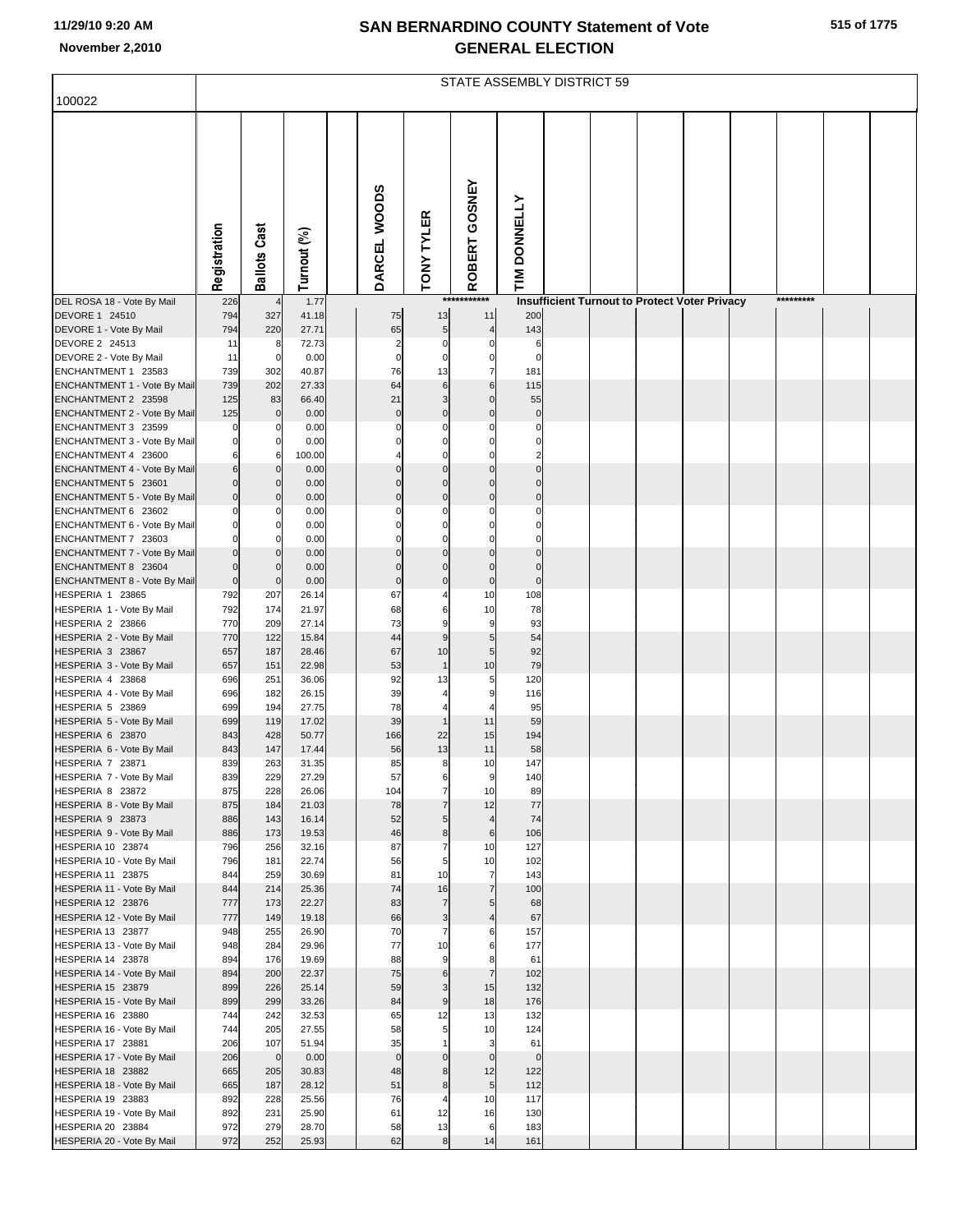|                                                 | <b>STATE ASSEMBLY DISTRICT 59</b> |                     |                |  |                |                                |                         |                 |  |  |                                                      |  |  |           |  |
|-------------------------------------------------|-----------------------------------|---------------------|----------------|--|----------------|--------------------------------|-------------------------|-----------------|--|--|------------------------------------------------------|--|--|-----------|--|
| 100022                                          |                                   |                     |                |  |                |                                |                         |                 |  |  |                                                      |  |  |           |  |
|                                                 | Registration                      | <b>Ballots Cast</b> | Turnout (%)    |  | DARCEL WOODS   | TONY TYLER                     | GOSNEY<br><b>ROBERT</b> | TIM DONNELLY    |  |  |                                                      |  |  |           |  |
| HESPERIA 21 23885                               | 975                               | 494                 | 50.67          |  | 115            | $\overline{7}$                 | 18                      | 313             |  |  |                                                      |  |  |           |  |
| HESPERIA 21 - Vote By Mail<br>HESPERIA 22 23886 | 975<br>900                        | 225<br>309          | 23.08<br>34.33 |  | 51<br>66       | $6 \overline{6}$<br>12         | 6<br>13                 | 145<br>194      |  |  |                                                      |  |  |           |  |
| HESPERIA 22 - Vote By Mail                      | 900                               | 232                 | 25.78          |  | 58             | $\overline{7}$                 | 11                      | 138             |  |  |                                                      |  |  |           |  |
| HESPERIA 23 23887                               | 593                               | 182                 | 30.69          |  | 59             | 8                              | 5                       | 93              |  |  |                                                      |  |  |           |  |
| HESPERIA 23 - Vote By Mail                      | 593                               | 142                 | 23.95          |  | 41             | $\overline{2}$                 | 5                       | 85              |  |  |                                                      |  |  |           |  |
| HESPERIA 24 23888<br>HESPERIA 24 - Vote By Mail | 754<br>754                        | 163<br>271          | 21.62<br>35.94 |  | 31<br>47       | $\mathbf{3}$<br>24             | 5<br>10                 | 105<br>170      |  |  |                                                      |  |  |           |  |
| HESPERIA 25 23889                               | 12                                | 3                   | 25.00          |  |                | **:                            | ****                    |                 |  |  | <b>Insufficient Turnout to Protect Voter Privacy</b> |  |  | ********* |  |
| HESPERIA 25 - Vote By Mail                      | 12                                | 0                   | 0.00           |  | $\pmb{0}$      | $\mathbf 0$                    | $\pmb{0}$               | 0               |  |  |                                                      |  |  |           |  |
| HESPERIA 26 23890                               | 974                               | 306                 | 31.42          |  | 77             | 14                             | 10                      | 166             |  |  |                                                      |  |  |           |  |
| HESPERIA 26 - Vote By Mail                      | 974                               | 264                 | 27.10          |  | 69             | 10                             | 16                      | 153             |  |  |                                                      |  |  |           |  |
| HESPERIA 27 23891<br>HESPERIA 27 - Vote By Mail | 742<br>742                        | 202<br>154          | 27.22<br>20.75 |  | 78<br>42       | $\mathbf{3}$<br>$\overline{2}$ | 11<br>14                | 101<br>87       |  |  |                                                      |  |  |           |  |
| HESPERIA 28 23892                               | 663                               | 213                 | 32.13          |  | 71             | $\overline{7}$                 | 5                       | 115             |  |  |                                                      |  |  |           |  |
| HESPERIA 28 - Vote By Mail                      | 663                               | 169                 | 25.49          |  | 53             | $\overline{7}$                 | 6                       | 99              |  |  |                                                      |  |  |           |  |
| HESPERIA 29 23893                               | 859                               | 281                 | 32.71          |  | 115            | 14                             | 19                      | 110             |  |  |                                                      |  |  |           |  |
| HESPERIA 29 - Vote By Mail                      | 859                               | 177                 | 20.61          |  | 62             | 3                              | 10                      | 93              |  |  |                                                      |  |  |           |  |
| HESPERIA 30 23894<br>HESPERIA 30 - Vote By Mail | 798<br>798                        | 213<br>270          | 26.69<br>33.83 |  | 50<br>61       | $\overline{9}$<br>10           | 9<br>12                 | 135<br>170      |  |  |                                                      |  |  |           |  |
| HESPERIA 31 23895                               | 744                               | 173                 | 23.25          |  | 28             | $\overline{4}$                 | 12                      | 122             |  |  |                                                      |  |  |           |  |
| HESPERIA 31 - Vote By Mail                      | 744                               | 228                 | 30.65          |  | 39             | 9                              | 14                      | 148             |  |  |                                                      |  |  |           |  |
| HESPERIA 35 23898                               | 833                               | 260                 | 31.21          |  | 82             | 9                              | 9                       | 137             |  |  |                                                      |  |  |           |  |
| HESPERIA 35 - Vote By Mail                      | 833                               | 229                 | 27.49          |  | 63             | $\boldsymbol{9}$               | 7                       | 125             |  |  |                                                      |  |  |           |  |
| HESPERIA 36 23899<br>HESPERIA 36 - Vote By Mail | 685<br>685                        | 231<br>126          | 33.72<br>18.39 |  | 90<br>37       | $\mathsf 3$<br>9               | 15<br>$5\overline{)}$   | 91<br>67        |  |  |                                                      |  |  |           |  |
| HESPERIA 37 23900                               | 5                                 | $\mathbf{1}$        | 20.00          |  |                |                                | ****                    |                 |  |  | Insufficient Turnout to Protect Voter Privacy        |  |  | ********* |  |
| HESPERIA 37 - Vote By Mail                      | 5                                 | 0                   | 0.00           |  | 0              | 0                              | 0                       |                 |  |  |                                                      |  |  |           |  |
| HESPERIA 38 23901                               | 824                               | 207                 | 25.12          |  | 49             | 8                              | 8                       | 119             |  |  |                                                      |  |  |           |  |
| HESPERIA 38 - Vote By Mail<br>HESPERIA 39 23902 | 824<br>$\Omega$                   | 238<br>$\mathbf 0$  | 28.88<br>0.00  |  | 51<br>$\Omega$ | 8<br>$\Omega$                  | 10<br>$\mathbf 0$       | 148<br>$\Omega$ |  |  |                                                      |  |  |           |  |
| HESPERIA 39 - Vote By Mail                      | $\mathbf 0$                       | $\mathbf{0}$        | 0.00           |  | $\Omega$       | $\mathbf 0$                    | $\mathbf 0$             | $\mathcal{C}$   |  |  |                                                      |  |  |           |  |
| HESPERIA 40 23903                               | $\overline{0}$                    | $\mathbf{0}$        | 0.00           |  | $\Omega$       | $\Omega$                       | $\mathbf 0$             | $\Omega$        |  |  |                                                      |  |  |           |  |
| HESPERIA 40 - Vote By Mail                      | $\mathbf 0$                       | $\mathbf{0}$        | 0.00           |  | $\mathbf 0$    | $\mathbf 0$                    | $\mathbf 0$             | 0               |  |  |                                                      |  |  |           |  |
| HESPERIA 41 23904<br>HESPERIA 41 - Vote By Mail | 676<br>676                        | 204<br>200          | 30.18<br>29.59 |  | 58<br>38       | 12<br>9                        | 16<br>11                | 104<br>133      |  |  |                                                      |  |  |           |  |
| HESPERIA 44 23905                               | 944                               | 212                 | 22.46          |  | 91             | 8                              | 5                       | 92              |  |  |                                                      |  |  |           |  |
| HESPERIA 44 - Vote By Mail                      | 944                               | 162                 | 17.16          |  | 73             | $\overline{c}$                 | 3                       | 76              |  |  |                                                      |  |  |           |  |
| HESPERIA 45 23906                               | 937                               | 237                 | 25.29          |  | 109            | $\overline{4}$                 |                         | 96              |  |  |                                                      |  |  |           |  |
| HESPERIA 45 - Vote By Mail<br>HESPERIA 46 23907 | 937<br>833                        | 154<br>91           | 16.44<br>10.92 |  | 74<br>40       | 3<br>3                         |                         | 68<br>36        |  |  |                                                      |  |  |           |  |
| HESPERIA 46 - Vote By Mail                      | 833                               | 204                 | 24.49          |  | 67             | 10                             | 5                       | 113             |  |  |                                                      |  |  |           |  |
| HESPERIA 47 23908                               | 934                               | 245                 | 26.23          |  | 95             | 11                             | $\overline{4}$          | 111             |  |  |                                                      |  |  |           |  |
| HESPERIA 47 - Vote By Mail                      | 934                               | 203                 | 21.73          |  | 65             | 12                             | 15                      | 101             |  |  |                                                      |  |  |           |  |
| HESPERIA 48 23909                               | 777                               | 228                 | 29.34          |  | 78             | 10                             | 9                       | 117             |  |  |                                                      |  |  |           |  |
| HESPERIA 48 - Vote By Mail<br>HESPERIA 49 23910 | 777<br>689                        | 158<br>219          | 20.33<br>31.79 |  | 50<br>70       | 9<br>11                        | 5<br>11                 | 89<br>113       |  |  |                                                      |  |  |           |  |
| HESPERIA 49 - Vote By Mail                      | 689                               | 181                 | 26.27          |  | 55             | $\overline{\mathbf{3}}$        | 9                       | 108             |  |  |                                                      |  |  |           |  |
| HESPERIA 50 23911                               | 820                               | 192                 | 23.41          |  | 53             | $6\phantom{1}$                 | 12                      | 110             |  |  |                                                      |  |  |           |  |
| HESPERIA 50 - Vote By Mail                      | 820                               | 202                 | 24.63          |  | 69             | 6                              | 13                      | 98              |  |  |                                                      |  |  |           |  |
| HESPERIA 51 23912                               | 488                               | 153                 | 31.35          |  | 43             | 3<br>$\overline{7}$            | 8                       | 87              |  |  |                                                      |  |  |           |  |
| HESPERIA 51 - Vote By Mail<br>HESPERIA 52 23913 | 488<br>533                        | 110<br>179          | 22.54<br>33.58 |  | 23<br>42       | 6                              | 4<br>8                  | 73<br>93        |  |  |                                                      |  |  |           |  |
| HESPERIA 52 - Vote By Mail                      | 533                               | 147                 | 27.58          |  | 34             | $\overline{4}$                 | 19                      | 80              |  |  |                                                      |  |  |           |  |
| HIGHLAND 1 23944                                | 12                                | $\overline{2}$      | 16.67          |  |                | ***                            | ***                     |                 |  |  | <b>Insufficient Turnout to Protect Voter Privacy</b> |  |  | ********* |  |
| HIGHLAND 1 - Vote By Mail                       | 12                                | $\circ$             | 0.00           |  | $\mathbf 0$    | $\overline{0}$                 | $\overline{0}$          | $\mathbf 0$     |  |  |                                                      |  |  |           |  |
| HIGHLAND 4 23946<br>HIGHLAND 4 - Vote By Mail   | 967                               | 293<br>243          | 30.30<br>25.13 |  | 132<br>103     | $\,$ 6                         | $\overline{7}$<br>10    | 119             |  |  |                                                      |  |  |           |  |
| HIGHLAND 5 23947                                | 967<br>992                        | 311                 | 31.35          |  | 95             | $\overline{4}$<br>10           | $\overline{7}$          | 118<br>180      |  |  |                                                      |  |  |           |  |
| HIGHLAND 5 - Vote By Mail                       | 992                               | 320                 | 32.26          |  | 133            | $\overline{4}$                 | 9                       | 163             |  |  |                                                      |  |  |           |  |
| HIGHLAND 6 23948                                | 732                               | 277                 | 37.84          |  | 75             | 8                              | $\overline{2}$          | 169             |  |  |                                                      |  |  |           |  |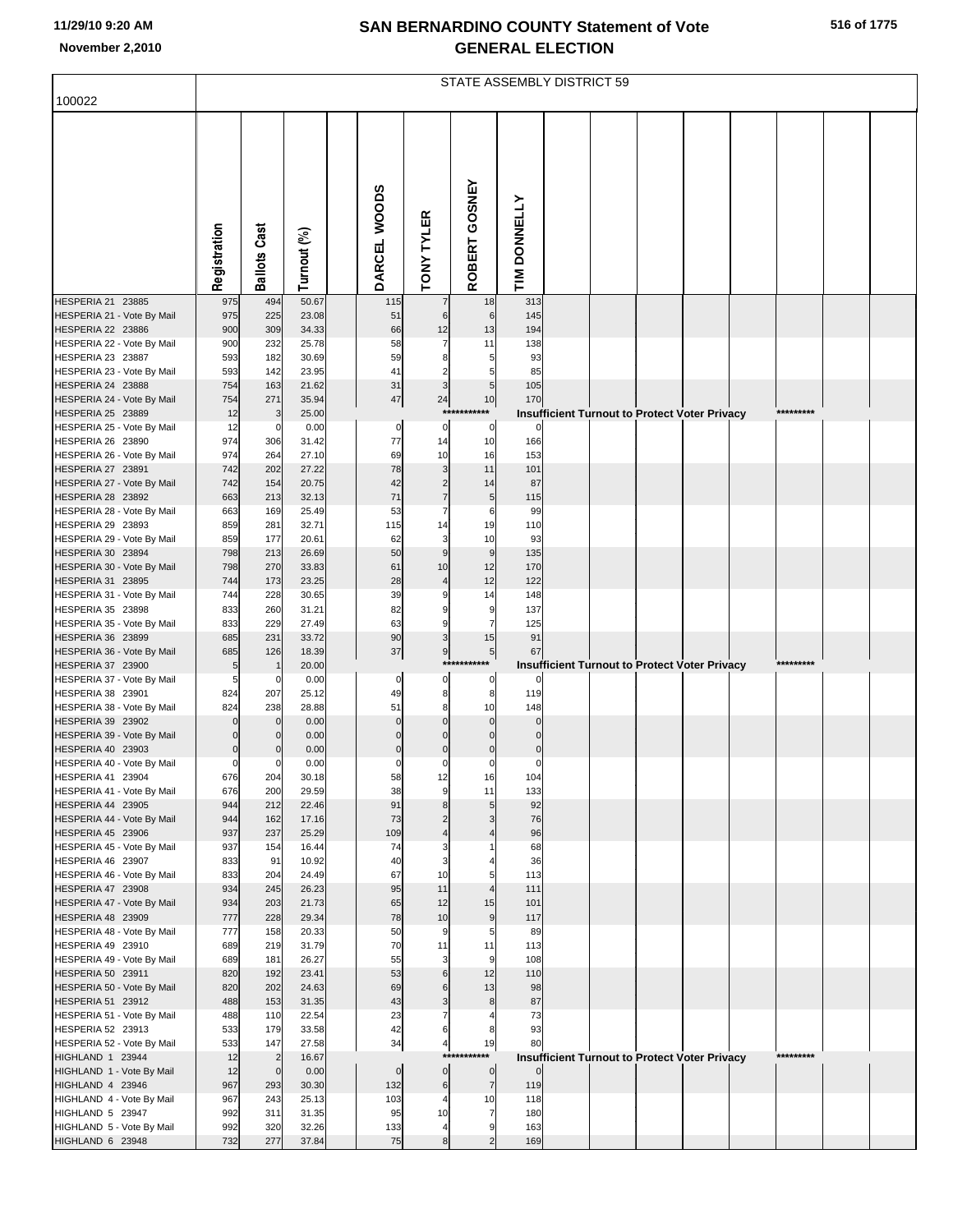|  | 517 of 1775 |
|--|-------------|
|  |             |

|                                                      | STATE ASSEMBLY DISTRICT 59 |                     |                |  |                   |                            |                               |                    |  |  |  |  |  |  |  |
|------------------------------------------------------|----------------------------|---------------------|----------------|--|-------------------|----------------------------|-------------------------------|--------------------|--|--|--|--|--|--|--|
| 100022                                               |                            |                     |                |  |                   |                            |                               |                    |  |  |  |  |  |  |  |
|                                                      | Registration               | <b>Ballots Cast</b> | Turnout (%)    |  | DARCEL WOODS      | <b>TONY TYLER</b>          | ROBERT GOSNEY                 | TIM DONNELLY       |  |  |  |  |  |  |  |
| HIGHLAND 6 - Vote By Mail                            | 732                        | 207                 | 28.28          |  | 47                |                            | 3                             | 137                |  |  |  |  |  |  |  |
| HIGHLAND 7 23949                                     | 953                        | 341                 | 35.78          |  | 132               | 6                          | 6                             | 171                |  |  |  |  |  |  |  |
| HIGHLAND 7 - Vote By Mail                            | 953                        | 356                 | 37.36          |  | 103               | 3                          | $\bf8$                        | 212                |  |  |  |  |  |  |  |
| HIGHLAND 8 23950<br>HIGHLAND 8 - Vote By Mail        | 971<br>971                 | 351<br>301          | 36.15<br>31.00 |  | 127<br>103        | 5                          | 4                             | 187<br>164         |  |  |  |  |  |  |  |
| HIGHLAND 17 23958                                    | 1187                       | 425                 | 35.80          |  | 162               | 9                          | $\overline{7}$                | 210                |  |  |  |  |  |  |  |
| HIGHLAND 17 - Vote By Mail                           | 1187                       | 292                 | 24.60          |  | 113               | 10                         | 10                            | 142                |  |  |  |  |  |  |  |
| HIGHLAND 18 23959                                    | 1184                       | 354                 | 29.90          |  | 136               | 6                          | 10                            | 175                |  |  |  |  |  |  |  |
| HIGHLAND 18 - Vote By Mail                           | 1184                       | 400                 | 33.78          |  | 141               | 12                         | 12                            | 208                |  |  |  |  |  |  |  |
| HIGHLAND 19 23960<br>HIGHLAND 19 - Vote By Mail      | 855<br>855                 | 341<br>266          | 39.88<br>31.11 |  | 99<br>95          | 11                         | 5<br>$\overline{4}$           | 198<br>154         |  |  |  |  |  |  |  |
| HIGHLAND 20 23961                                    | 736                        | 215                 | 29.21          |  | 90                | 3                          | $\overline{2}$                | 103                |  |  |  |  |  |  |  |
| HIGHLAND 20 - Vote By Mail                           | 736                        | 230                 | 31.25          |  | 98                | $\overline{5}$             | $\mathbf{3}$                  | 111                |  |  |  |  |  |  |  |
| HIGHLAND 21 23962                                    | 1000                       | 347                 | 34.70          |  | 102               | 6                          | 10                            | 205                |  |  |  |  |  |  |  |
| HIGHLAND 21 - Vote By Mail<br>HIGHLAND 23 23964      | 1000<br>$\mathbf 0$        | 363<br>$\mathbf 0$  | 36.30<br>0.00  |  | 98<br>$\mathbf 0$ | $\overline{5}$<br>$\Omega$ | 8<br>0                        | 222<br>$\mathbf 0$ |  |  |  |  |  |  |  |
| HIGHLAND 23 - Vote By Mail                           | $\mathbf 0$                | $\mathbf 0$         | 0.00           |  | $\mathbf 0$       | $\mathbf 0$                | $\mathbf 0$                   | $\mathbf 0$        |  |  |  |  |  |  |  |
| HIGHLAND 24 23965                                    | 756                        | 233                 | 30.82          |  | 91                | 6                          | 6                             | 114                |  |  |  |  |  |  |  |
| HIGHLAND 24 - Vote By Mail                           | 756                        | 232                 | 30.69          |  | 96                | $\mathsf 3$                | $\mathbf 6$                   | 114                |  |  |  |  |  |  |  |
| HIGHLAND 26 23967                                    | 665                        | 226                 | 33.98          |  | 73                | 5                          | $\boldsymbol{9}$              | 117                |  |  |  |  |  |  |  |
| HIGHLAND 26 - Vote By Mail<br>HIGHLAND 28 23968      | 665<br>706                 | 192<br>198          | 28.87<br>28.05 |  | 58<br>78          | $\overline{5}$<br>5        | $\mathsf 3$<br>3              | 120<br>99          |  |  |  |  |  |  |  |
| HIGHLAND 28 - Vote By Mail                           | 706                        | 204                 | 28.90          |  | 71                | $\overline{a}$             | 7                             | 109                |  |  |  |  |  |  |  |
| HIGHLAND 29 23969                                    | 25                         | 13                  | 52.00          |  | $\mathbf 0$       | $\Omega$                   | $\Omega$                      | 10                 |  |  |  |  |  |  |  |
| HIGHLAND 29 - Vote By Mail                           | 25                         | $\mathbf 0$         | 0.00           |  | $\Omega$          | $\mathbf 0$                | $\mathbf 0$                   | $\pmb{0}$          |  |  |  |  |  |  |  |
| HIGHLAND 32 23970<br>HIGHLAND 32 - Vote By Mail      | 27<br>27                   | 12<br>$\mathbf 0$   | 44.44<br>0.00  |  | 6<br>$\mathbf 0$  | $\mathbf 0$<br>$\mathbf 0$ | $\mathbf{1}$<br>$\mathbf 0$   | 5<br>$\mathbf 0$   |  |  |  |  |  |  |  |
| HIGHLAND 35 23972                                    | 123                        | 79                  | 64.23          |  | 15                | 5                          | 4                             | 47                 |  |  |  |  |  |  |  |
| HIGHLAND 35 - Vote By Mail                           | 123                        | $\mathbf 0$         | 0.00           |  | $\mathbf 0$       | $\mathbf 0$                | $\mathbf 0$                   | $\mathbf 0$        |  |  |  |  |  |  |  |
| HIGHLAND 50 23979                                    | 123                        | 102                 | 82.93          |  | 35                | $\mathbf 0$                | $\overline{2}$                | 60                 |  |  |  |  |  |  |  |
| HIGHLAND 50 - Vote By Mail<br>HIGHLAND 52 23980      | 123<br>541                 | $\mathbf 0$<br>165  | 0.00<br>30.50  |  | $\mathbf 0$<br>50 | $\mathbf 0$<br>4           | $\mathbf 0$<br>$\overline{c}$ | $\mathbf 0$<br>99  |  |  |  |  |  |  |  |
| HIGHLAND 52 - Vote By Mail                           | 541                        | 177                 | 32.72          |  | 42                | 6                          | $\overline{3}$                | 111                |  |  |  |  |  |  |  |
| LAKE ARROWHEAD 1 23557                               | 207                        | 140                 | 67.63          |  | 37                | 1                          | $\mathcal{P}$                 | 96                 |  |  |  |  |  |  |  |
| LAKE ARROWHEAD 1 - Vote By                           | 207                        | $\mathbf 0$         | 0.00           |  | 0                 |                            | 0                             | $\mathbf 0$        |  |  |  |  |  |  |  |
| LAKE ARROWHEAD 2 23558                               | 921                        | 358                 | 38.87          |  | 83                |                            |                               | 243                |  |  |  |  |  |  |  |
| LAKE ARROWHEAD 2 - Vote By<br>LAKE ARROWHEAD 3 23559 | 921<br>957                 | 400<br>265          | 43.43<br>27.69 |  | 79<br>71          | 6<br>3                     | 8<br>5                        | 285<br>169         |  |  |  |  |  |  |  |
| LAKE ARROWHEAD 3 - Vote By                           | 957                        | 454                 | 47.44          |  | 115               | 8                          | 10                            | 300                |  |  |  |  |  |  |  |
| LAKE ARROWHEAD 4 23560                               | 859                        | 194                 | 22.58          |  | 46                |                            |                               | 133                |  |  |  |  |  |  |  |
| LAKE ARROWHEAD 4 - Vote By                           | 859                        | 434                 | 50.52          |  | 74                | 5                          | 7                             | 327                |  |  |  |  |  |  |  |
| LAKE ARROWHEAD 5 23561<br>LAKE ARROWHEAD 5 - Vote By | 945<br>945                 | 343<br>315          | 36.30<br>33.33 |  | 82<br>59          | 6                          | 3                             | 237<br>232         |  |  |  |  |  |  |  |
| LAKE ARROWHEAD 6 23562                               | 862                        | 258                 | 29.93          |  | 66                | 9                          | $\mathbf 0$                   | 165                |  |  |  |  |  |  |  |
| LAKE ARROWHEAD 6 - Vote By                           | 862                        | 324                 | 37.59          |  | 79                | 12                         |                               | 222                |  |  |  |  |  |  |  |
| LAKE ARROWHEAD 8 23573                               | $\mathbf 0$                | $\mathbf 0$         | 0.00           |  | 0                 |                            |                               | 0                  |  |  |  |  |  |  |  |
| LAKE ARROWHEAD 8 - Vote By<br>LAKE ARROWHEAD 9 23574 | $\mathbf 0$<br>79          | 0<br>59             | 0.00<br>74.68  |  | 0<br>15           |                            | 0                             | 0<br>44            |  |  |  |  |  |  |  |
| LAKE ARROWHEAD 9 - Vote By                           | 79                         | $\mathbf 0$         | 0.00           |  | $\mathbf 0$       | $\mathbf 0$                | $\pmb{0}$                     | $\mathbf 0$        |  |  |  |  |  |  |  |
| LUCERNE VALLEY 1 23413                               | 473                        | 148                 | 31.29          |  | 36                | 9                          | 5                             | 82                 |  |  |  |  |  |  |  |
| LUCERNE VALLEY 1 - Vote By M                         | 473                        | 172                 | 36.36          |  | 49                | 10                         | 11                            | 90                 |  |  |  |  |  |  |  |
| LUCERNE VALLEY 3 23418                               | 104                        | 75                  | 72.12          |  | 12<br>$\mathbf 0$ |                            | 8<br>0                        | 44<br>$\mathbf 0$  |  |  |  |  |  |  |  |
| LUCERNE VALLEY 3 - Vote By M<br>LYTLE CREEK 1 24324  | 104<br>408                 | 0<br>190            | 0.00<br>46.57  |  | 62                |                            |                               | 94                 |  |  |  |  |  |  |  |
| LYTLE CREEK 1 - Vote By Mail                         | 408                        | 98                  | 24.02          |  | 20                |                            | $\overline{2}$                | 61                 |  |  |  |  |  |  |  |
| LYTLE CREEK 2 24325                                  | 3                          | $\mathbf 0$         | 0.00           |  | $\mathbf 0$       | $\mathbf 0$                | $\mathbf 0$                   | $\mathbf 0$        |  |  |  |  |  |  |  |
| LYTLE CREEK 2 - Vote By Mail                         | 3                          | $\mathbf 0$         | 0.00           |  | 0                 | $\pmb{0}$                  | $\pmb{0}$                     | $\mathbf 0$        |  |  |  |  |  |  |  |
| MENTONE 2 24261<br>MENTONE 2 - Vote By Mail          | 1107<br>1107               | 334<br>219          | 30.17<br>19.78 |  | 123<br>70         | 10<br>5                    | 11<br>9                       | 156<br>126         |  |  |  |  |  |  |  |
| MENTONE 3 24262                                      | 1066                       | 331                 | 31.05          |  | 106               | 12                         | 13                            | 172                |  |  |  |  |  |  |  |
| MENTONE 3 - Vote By Mail                             | 1066                       | 317                 | 29.74          |  | 110               | 10                         | 10                            | 166                |  |  |  |  |  |  |  |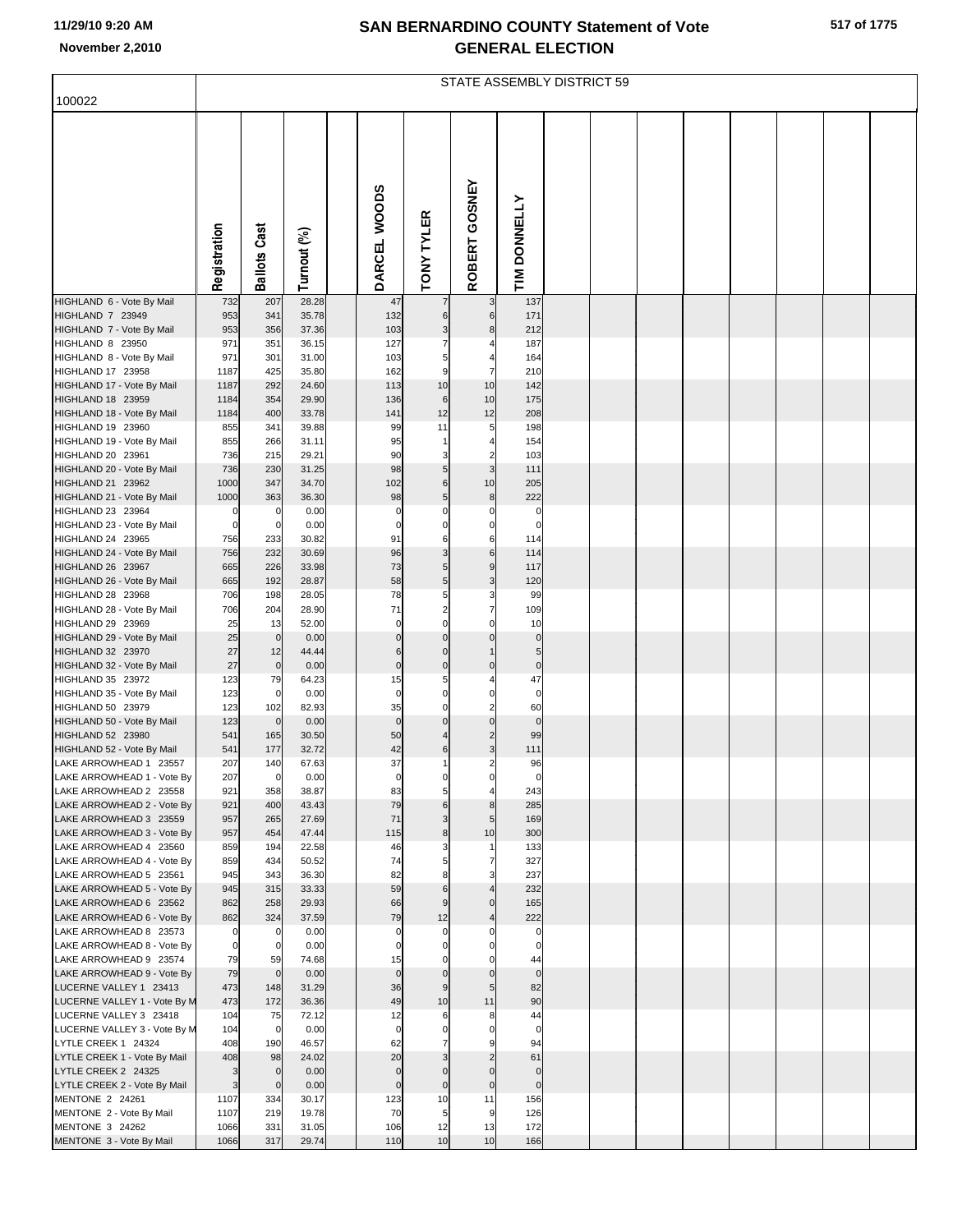|  | 518 of 1775 |
|--|-------------|
|  |             |

|                                                           | STATE ASSEMBLY DISTRICT 59    |                   |                |  |                            |                                  |                            |                      |  |  |  |                                                      |  |           |  |
|-----------------------------------------------------------|-------------------------------|-------------------|----------------|--|----------------------------|----------------------------------|----------------------------|----------------------|--|--|--|------------------------------------------------------|--|-----------|--|
| 100022                                                    |                               |                   |                |  |                            |                                  |                            |                      |  |  |  |                                                      |  |           |  |
|                                                           | Registration                  | Cast<br>Ballots   | Turnout (%)    |  | DARCEL WOODS               | <b>TONY TYLER</b>                | ROBERT GOSNEY              | TIM DONNELLY         |  |  |  |                                                      |  |           |  |
| MENTONE 4 24265                                           | 882                           | 282               | 31.97          |  | 95                         | 13                               | 11                         | 124                  |  |  |  |                                                      |  |           |  |
| MENTONE 4 - Vote By Mail                                  | 882                           | 217               | 24.60          |  | 58                         |                                  | 5                          | 140                  |  |  |  |                                                      |  |           |  |
| MENTONE 5 24266<br>MENTONE 5 - Vote By Mail               | 54<br>54                      | 42<br>$\mathbf 0$ | 77.78<br>0.00  |  | $\overline{c}$<br>$\Omega$ | $\overline{c}$<br>$\mathbf 0$    | $\mathbf 0$<br>$\Omega$    | 36<br>$\Omega$       |  |  |  |                                                      |  |           |  |
| MENTONE 6 24267                                           | 139                           | 81                | 58.27          |  | 23                         | 9                                | 3                          | 45                   |  |  |  |                                                      |  |           |  |
| MENTONE 6 - Vote By Mail                                  | 139                           | $\Omega$          | 0.00           |  | $\mathbf 0$                | $\mathbf 0$                      | 0                          |                      |  |  |  |                                                      |  |           |  |
| MOJAVE RIVER 1 23427                                      | $\overline{7}$                | 5                 | 71.43          |  | $\overline{0}$             | 1<br>$***$                       | $\overline{0}$             |                      |  |  |  |                                                      |  | ********* |  |
| MOJAVE RIVER 1 - Vote By Mail<br>MT BALDY 24604           | $\overline{7}$<br>270         | 162               | 14.29<br>60.00 |  | 64                         | 3                                | 6                          | 72                   |  |  |  | Insufficient Turnout to Protect Voter Privacy        |  |           |  |
| MT BALDY - Vote By Mail                                   | 270                           | 49                | 18.15          |  | 16                         | $\mathbf{1}$                     | 0                          | 25                   |  |  |  |                                                      |  |           |  |
| NATIONAL FOREST 25 23505                                  |                               | 6                 | 85.71          |  | $\overline{2}$             | $\mathbf 0$                      | 1                          | 3                    |  |  |  |                                                      |  |           |  |
| NATIONAL FOREST 25 - Vote By<br>NATIONAL FOREST 30 23506  | $\overline{7}$<br>$\mathbf 0$ |                   | 0.00<br>0.00   |  | $\Omega$                   | $\mathbf 0$<br>$\mathbf 0$       | $\mathbf 0$<br>$\mathbf 0$ | $\Omega$<br>$\Omega$ |  |  |  |                                                      |  |           |  |
| NATIONAL FOREST 30 - Vote By                              | $\mathbf 0$                   | C                 | 0.00           |  |                            | $\mathbf 0$                      | $\mathbf 0$                |                      |  |  |  |                                                      |  |           |  |
| NATIONAL FOREST 33 23508                                  | 20                            | $\overline{7}$    | 35.00          |  |                            |                                  | $\mathbf 0$                | 5                    |  |  |  |                                                      |  |           |  |
| NATIONAL FOREST 33 - Vote By                              | 20                            | C                 | 0.00           |  |                            | 0                                | $\Omega$                   |                      |  |  |  |                                                      |  |           |  |
| NATIONAL FOREST 45 23510<br>NATIONAL FOREST 45 - Vote By  | 20<br>20                      | 8<br>C            | 40.00<br>0.00  |  |                            | $\mathbf 0$<br>$\mathbf 0$       | $\Omega$<br>$\Omega$       |                      |  |  |  |                                                      |  |           |  |
| NATIONAL FOREST 46 23512                                  | $\mathbf 0$                   |                   | 0.00           |  | $\Omega$                   | $\mathbf 0$                      | $\mathbf 0$                |                      |  |  |  |                                                      |  |           |  |
| NATIONAL FOREST 46 - Vote By                              | $\overline{0}$                |                   | 0.00           |  |                            | $\mathbf 0$                      | $\mathbf 0$                |                      |  |  |  |                                                      |  |           |  |
| NATIONAL FOREST 99 23541<br>NATIONAL FOREST 99 - Vote B   | $\overline{0}$<br>$\Omega$    |                   | 0.00<br>0.00   |  | $\Omega$                   | $\mathbf 0$<br>$\mathbf 0$       | $\mathbf 0$<br>$\mathbf 0$ | $\Omega$             |  |  |  |                                                      |  |           |  |
| NATIONAL FOREST 100 23542                                 | $\Omega$                      |                   | 0.00           |  |                            | $\mathbf 0$                      | $\Omega$                   |                      |  |  |  |                                                      |  |           |  |
| NATIONAL FOREST 100 - Vote B                              | $\Omega$                      |                   | 0.00           |  |                            | $\mathbf 0$                      | $\Omega$                   |                      |  |  |  |                                                      |  |           |  |
| NATIONAL FOREST 101 23543                                 | $\Omega$                      |                   | 0.00           |  | $\Omega$                   | $\mathbf 0$                      | $\Omega$                   |                      |  |  |  |                                                      |  |           |  |
| NATIONAL FOREST 101 - Vote B<br>NATIONAL FOREST 102 23544 | $\Omega$<br>$\mathbf 0$       |                   | 0.00<br>0.00   |  | $\mathbf 0$<br>$\pmb{0}$   | $\pmb{0}$<br>$\overline{0}$      | $\mathbf 0$<br>$\bf 0$     |                      |  |  |  |                                                      |  |           |  |
| NATIONAL FOREST 102 - Vote B                              | $\Omega$                      |                   | 0.00           |  | $\pmb{0}$                  | $\overline{0}$                   | $\overline{0}$             |                      |  |  |  |                                                      |  |           |  |
| NATIONAL FOREST 103 23545                                 | 5                             |                   | 80.00          |  |                            | ***                              |                            |                      |  |  |  | <b>Insufficient Turnout to Protect Voter Privacy</b> |  | ********* |  |
| NATIONAL FOREST 103 - Vote B                              | 5<br>$\Omega$                 |                   | 0.00           |  | $\mathbf 0$<br>$\mathbf 0$ | $\overline{0}$<br>$\overline{0}$ | 0<br>$\mathbf 0$           |                      |  |  |  |                                                      |  |           |  |
| NATIONAL FOREST 104 23546<br>NATIONAL FOREST 104 - Vote B | $\Omega$                      |                   | 0.00<br>0.00   |  | 0                          | $\mathbf 0$                      | $\mathbf 0$                |                      |  |  |  |                                                      |  |           |  |
| NATIONAL FOREST 105 23547                                 | $\overline{0}$                | C                 | 0.00           |  | $\pmb{0}$                  | $\overline{0}$                   | $\bf 0$                    |                      |  |  |  |                                                      |  |           |  |
| NATIONAL FOREST 105 - Vote B                              |                               |                   | 0.00           |  |                            |                                  |                            |                      |  |  |  |                                                      |  |           |  |
| NATIONAL FOREST 106 23548<br>NATIONAL FOREST 106 - Vote B | $\mathbf 0$<br>0              | 0                 | 0.00<br>0.00   |  | 0                          | 0<br>0                           | 0                          | $\Omega$             |  |  |  |                                                      |  |           |  |
| NATIONAL FOREST 131 23511                                 | 81                            | 47                | 58.02          |  | 13                         | $\overline{2}$                   | 3                          | 24                   |  |  |  |                                                      |  |           |  |
| NATIONAL FOREST 131 - Vote B                              | 81                            | $\mathbf 0$       | 0.00           |  | 0                          | $\mathbf 0$                      | $\mathbf 0$                |                      |  |  |  |                                                      |  |           |  |
| NATIONAL FOREST 133 23575<br>NATIONAL FOREST 133 - Vote B | $\mathbf 0$<br>0              | C                 | 0.00<br>0.00   |  | $\mathbf 0$                | $\pmb{0}$<br>0                   | $\pmb{0}$<br>0             | $\mathbf 0$          |  |  |  |                                                      |  |           |  |
| NATIONAL FOREST 137 23576                                 | $\Omega$                      |                   | 0.00           |  |                            | 0                                | 0                          |                      |  |  |  |                                                      |  |           |  |
| NATIONAL FOREST 137 - Vote B                              | $\Omega$                      |                   | 0.00           |  |                            | 0                                |                            |                      |  |  |  |                                                      |  |           |  |
| NATIONAL FOREST 138 23577                                 | $\Omega$                      |                   | 0.00           |  |                            | $\mathbf 0$                      | $\mathbf 0$                |                      |  |  |  |                                                      |  |           |  |
| NATIONAL FOREST 138 - Vote B<br>NATIONAL FOREST 139 23578 | 0<br>$\mathbf 0$              |                   | 0.00<br>0.00   |  | $\mathbf 0$                | $\mathbf 0$<br>$\pmb{0}$         | $\mathbf 0$<br>$\mathbf 0$ |                      |  |  |  |                                                      |  |           |  |
| NATIONAL FOREST 139 - Vote B                              | 0                             |                   | 0.00           |  |                            | 0                                |                            |                      |  |  |  |                                                      |  |           |  |
| NATIONAL FOREST 140 23579                                 | $\Omega$                      |                   | 0.00           |  |                            | 0                                | 0                          |                      |  |  |  |                                                      |  |           |  |
| NATIONAL FOREST 140 - Vote B<br>NATIONAL FOREST 141 23580 |                               |                   | 0.00<br>0.00   |  |                            | 0<br>$\mathbf 0$                 | 0                          |                      |  |  |  |                                                      |  |           |  |
| NATIONAL FOREST 141 - Vote B                              | 0                             |                   | 0.00           |  |                            | $\mathbf 0$                      |                            |                      |  |  |  |                                                      |  |           |  |
| NATIONAL FOREST 142 23581                                 | 0                             |                   | 0.00           |  | $\mathbf 0$                | $\pmb{0}$                        | $\mathbf 0$                |                      |  |  |  |                                                      |  |           |  |
| NATIONAL FOREST 142 - Vote B                              | 0                             | C                 | 0.00           |  | 0                          | 0                                | 0                          |                      |  |  |  |                                                      |  |           |  |
| REDLANDS 35 24239<br>REDLANDS 35 - Vote By Mail           | 48<br>48                      | 42<br>C           | 87.50<br>0.00  |  | 7<br>$\overline{0}$        | $\pmb{0}$<br>$\mathbf{0}$        | 0<br>$\overline{0}$        | 33                   |  |  |  |                                                      |  |           |  |
| REDLANDS 41 24245                                         |                               | 2                 | 100.00         |  |                            | ***:                             | *******                    |                      |  |  |  | <b>Insufficient Turnout to Protect Voter Privacy</b> |  | ********* |  |
| REDLANDS 41 - Vote By Mail                                |                               |                   | 0.00           |  | $\mathbf{0}$               | $\circ$                          | $\overline{0}$             |                      |  |  |  |                                                      |  |           |  |
| REDLANDS 59 24257                                         | 5                             |                   | 20.00<br>0.00  |  |                            | 0                                | ***********                |                      |  |  |  | <b>Insufficient Turnout to Protect Voter Privacy</b> |  | ********* |  |
| REDLANDS 59 - Vote By Mail<br>REDLANDS 60 24258           |                               |                   | 0.00           |  | 0<br>$\mathbf 0$           | $\overline{0}$                   | 0<br>0                     |                      |  |  |  |                                                      |  |           |  |
| REDLANDS 60 - Vote By Mail                                |                               |                   | 0.00           |  | 0                          | 0                                | 0                          |                      |  |  |  |                                                      |  |           |  |
| RIM OF THE WORLD 1 23588                                  | $\Omega$                      |                   | 0.00           |  | $\pmb{0}$                  | $\pmb{0}$                        | $\pmb{0}$                  | $\mathbf 0$          |  |  |  |                                                      |  |           |  |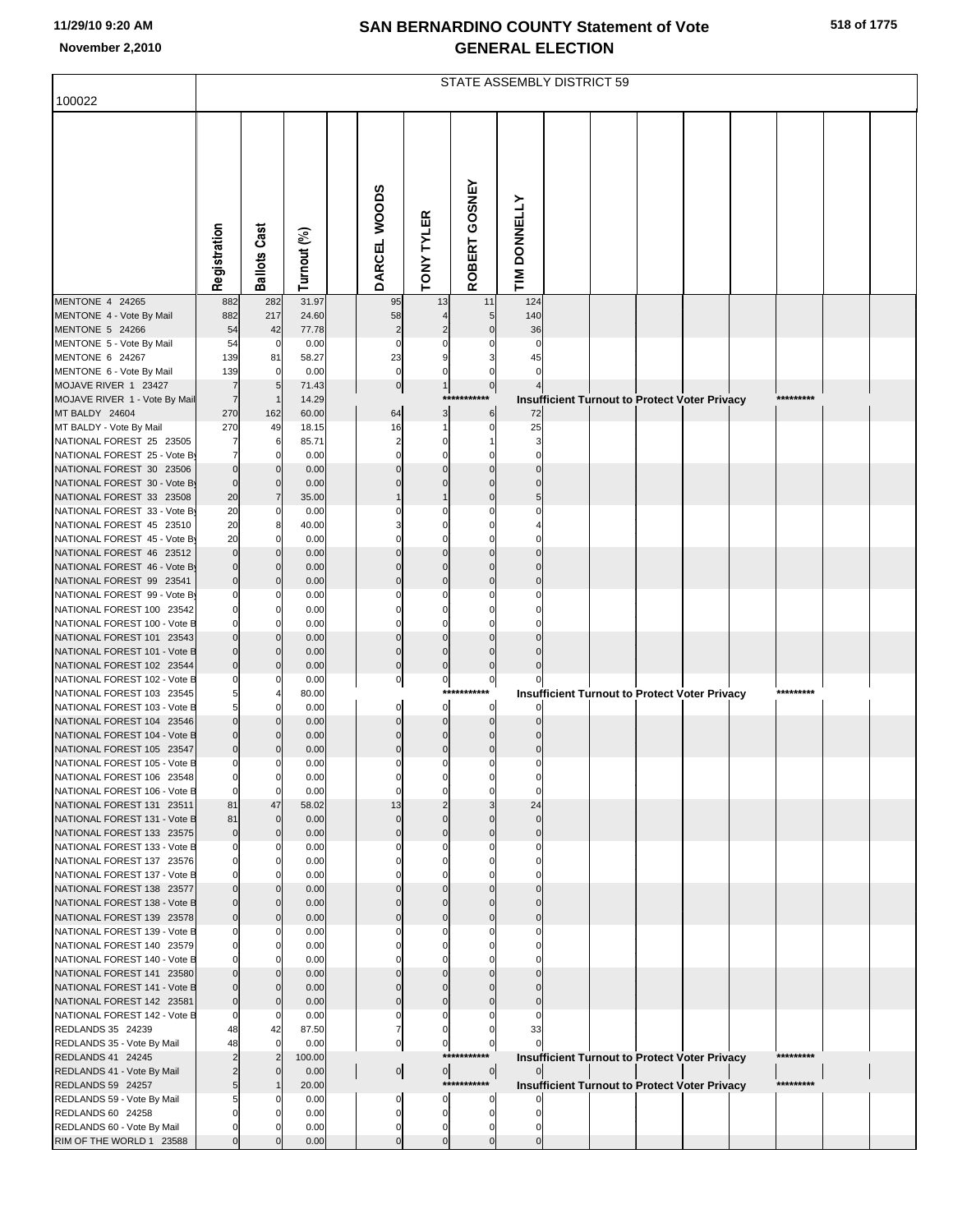|  |  | 519 of 1775 |
|--|--|-------------|
|--|--|-------------|

|                                                          | <b>STATE ASSEMBLY DISTRICT 59</b> |                     |                |  |                   |                         |                      |                            |  |  |  |                                                      |  |           |  |  |
|----------------------------------------------------------|-----------------------------------|---------------------|----------------|--|-------------------|-------------------------|----------------------|----------------------------|--|--|--|------------------------------------------------------|--|-----------|--|--|
| 100022                                                   |                                   |                     |                |  |                   |                         |                      |                            |  |  |  |                                                      |  |           |  |  |
|                                                          |                                   |                     |                |  |                   |                         |                      |                            |  |  |  |                                                      |  |           |  |  |
|                                                          |                                   |                     |                |  |                   |                         |                      |                            |  |  |  |                                                      |  |           |  |  |
|                                                          |                                   |                     |                |  |                   |                         |                      |                            |  |  |  |                                                      |  |           |  |  |
|                                                          |                                   |                     |                |  |                   |                         |                      |                            |  |  |  |                                                      |  |           |  |  |
|                                                          |                                   |                     |                |  |                   |                         | GOSNEY               |                            |  |  |  |                                                      |  |           |  |  |
|                                                          |                                   |                     |                |  |                   |                         |                      |                            |  |  |  |                                                      |  |           |  |  |
|                                                          |                                   |                     |                |  |                   |                         |                      |                            |  |  |  |                                                      |  |           |  |  |
|                                                          |                                   |                     |                |  |                   |                         |                      |                            |  |  |  |                                                      |  |           |  |  |
|                                                          | Registration                      | <b>Ballots Cast</b> | Turnout (%)    |  | DARCEL WOODS      | <b>TONY TYLER</b>       | ROBERT               | TIM DONNELLY               |  |  |  |                                                      |  |           |  |  |
| RIM OF THE WORLD 1 - Vote By                             | $\mathbf 0$                       | $\mathbf 0$         | 0.00           |  | $\mathbf 0$       |                         |                      | $\mathbf 0$                |  |  |  |                                                      |  |           |  |  |
| RIM OF THE WORLD 2 23596                                 | 192                               | 40                  | 20.83          |  | 11                | $\mathbf 0$             |                      | 25                         |  |  |  |                                                      |  |           |  |  |
| RIM OF THE WORLD 2 - Vote By<br>RIM OF THE WORLD 3 23597 | 192<br>10                         | 100<br>9            | 52.08<br>90.00 |  | 19<br>2           | 3<br>0                  |                      | 66<br>6                    |  |  |  |                                                      |  |           |  |  |
| RIM OF THE WORLD 3 - Vote By                             | 10                                | $\mathbf 0$         | 0.00           |  | 0                 | 0                       | 0                    | $\mathbf 0$                |  |  |  |                                                      |  |           |  |  |
| RIM OF THE WORLD 4 23618                                 | 130                               | 83                  | 63.85          |  | 31                | 1                       |                      | 47                         |  |  |  |                                                      |  |           |  |  |
| RIM OF THE WORLD 4 - Vote By<br>RIM OF THE WORLD 5 23590 | 130<br>0                          | $\mathbf 0$         | 0.77<br>0.00   |  | $\overline{0}$    | ***<br>$\mathbf 0$      | $\pmb{0}$            |                            |  |  |  | <b>Insufficient Turnout to Protect Voter Privacy</b> |  | ********* |  |  |
| RIM OF THE WORLD 5 - Vote By                             | 0                                 | $\mathbf 0$         | 0.00           |  | $\overline{0}$    | $\pmb{0}$               | $\pmb{0}$            | $\mathbf 0$                |  |  |  |                                                      |  |           |  |  |
| SAN ANTONIO HEIGHTS 1 246                                | 86                                | 54                  | 62.79          |  | 14                |                         |                      | 37                         |  |  |  |                                                      |  |           |  |  |
| SAN ANTONIO HEIGHTS 1 - Vote<br>SAN BERNARDINO 1 24331   | 86<br>$\Omega$                    | 0<br>$\Omega$       | 0.00<br>0.00   |  | 0                 | 0                       | 0<br>$\mathbf 0$     | $\mathbf 0$<br>$\mathbf 0$ |  |  |  |                                                      |  |           |  |  |
| SAN BERNARDINO 1 - Vote By                               | 0                                 | $\mathbf 0$         | 0.00           |  |                   | $\mathbf 0$             | $\pmb{0}$            | $\mathbf 0$                |  |  |  |                                                      |  |           |  |  |
| SAN BERNARDINO 4 24390                                   | 1260                              | 402                 | 31.90          |  | 161               | 9                       | 12                   | 185                        |  |  |  |                                                      |  |           |  |  |
| SAN BERNARDINO 4 - Vote By<br>SAN BERNARDINO 5 24391     | 1260<br>1192                      | 321<br>344          | 25.48<br>28.86 |  | 121<br>119        | 8<br>10                 | 10<br>8              | 163<br>179                 |  |  |  |                                                      |  |           |  |  |
| SAN BERNARDINO 5 - Vote By                               | 1192                              | 313                 | 26.26          |  | 112               | 10                      | 5                    | 167                        |  |  |  |                                                      |  |           |  |  |
| SAN BERNARDINO 6 24392                                   | 1451                              | 379                 | 26.12          |  | 182               | 10                      | $\overline{7}$       | 137                        |  |  |  |                                                      |  |           |  |  |
| SAN BERNARDINO 6 - Vote By<br>SAN BERNARDINO 7 24393     | 1451<br>1191                      | 325<br>396          | 22.40<br>33.25 |  | 134<br>161        | 9<br>9                  | 8<br>$\bf8$          | 149<br>183                 |  |  |  |                                                      |  |           |  |  |
| SAN BERNARDINO 7 - Vote By                               | 1191                              | 301                 | 25.27          |  | 139               | 6                       | 10                   | 126                        |  |  |  |                                                      |  |           |  |  |
| SAN BERNARDINO 12 24398                                  | 900                               | 234                 | 26.00          |  | 122               | 7                       | 6                    | 78                         |  |  |  |                                                      |  |           |  |  |
| SAN BERNARDINO 12 - Vote By<br>SAN BERNARDINO 13 24399   | 900<br>21                         | 187<br>8            | 20.78<br>38.10 |  | 93<br>3           | 11<br>1                 | 6<br>$\mathbf 0$     | 65<br>$\overline{4}$       |  |  |  |                                                      |  |           |  |  |
| SAN BERNARDINO 13 - Vote By                              | 21                                | $\mathbf 0$         | 0.00           |  | $\Omega$          | $\mathbf 0$             | $\mathbf 0$          | $\mathbf 0$                |  |  |  |                                                      |  |           |  |  |
| SAN BERNARDINO 14 24400                                  | 249                               | 130                 | 52.21          |  | 60                | 6                       | $\overline{5}$       | 56                         |  |  |  |                                                      |  |           |  |  |
| SAN BERNARDINO 14 - Vote By<br>SAN BERNARDINO 15 24401   | 249<br>126                        | $\mathbf 0$<br>60   | 0.00<br>47.62  |  | $\mathbf 0$<br>23 | $\overline{0}$<br>0     | $\pmb{0}$            | $\pmb{0}$<br>28            |  |  |  |                                                      |  |           |  |  |
| SAN BERNARDINO 15 - Vote By                              | 126                               | 0                   | 0.00           |  | 0                 |                         |                      | $\mathbf 0$                |  |  |  |                                                      |  |           |  |  |
| SAN BERNARDINO 16 24402                                  | 25                                | 5                   | 20.00          |  | 3                 | $\Omega$                | 0                    | $\overline{\mathbf{c}}$    |  |  |  |                                                      |  |           |  |  |
| SAN BERNARDINO 16 - Vote By<br>SAN BERNARDINO 63 24333   | 25<br>963                         | $\mathbf 0$<br>296  | 0.00<br>30.74  |  | 118               | 5                       | $\mathbf 0$<br>3     | $\Omega$<br>148            |  |  |  |                                                      |  |           |  |  |
| SAN BERNARDINO 63 - Vote By                              | 963                               | 273                 | 28.35          |  | 101               | $\overline{\mathbf{c}}$ | $\overline{7}$       | 146                        |  |  |  |                                                      |  |           |  |  |
| SAN BERNARDINO 64 24334                                  | 907                               | 225                 | 24.81          |  | 79                |                         |                      | 114                        |  |  |  |                                                      |  |           |  |  |
| SAN BERNARDINO 64 - Vote By<br>SAN BERNARDINO 66 24336   | 907<br>781                        | 349<br>227          | 38.48<br>29.07 |  | 118<br>116        | 11<br>6                 | $\overline{4}$<br>10 | 201<br>66                  |  |  |  |                                                      |  |           |  |  |
| SAN BERNARDINO 66 - Vote By                              | 781                               | 177                 | 22.66          |  | 72                | $\overline{2}$          | 5                    | 84                         |  |  |  |                                                      |  |           |  |  |
| SAN BERNARDINO 67 24337                                  | 887                               | 245                 | 27.62          |  | 113               | 10                      | 8                    | 93                         |  |  |  |                                                      |  |           |  |  |
| SAN BERNARDINO 67 - Vote By<br>SAN BERNARDINO 69 24338   | 887<br>569                        | 136<br>186          | 15.33<br>32.69 |  | 63<br>63          | 3<br>3                  | $\overline{7}$<br>3  | 56<br>93                   |  |  |  |                                                      |  |           |  |  |
| SAN BERNARDINO 69 - Vote By                              | 569                               | 222                 | 39.02          |  | 76                | 11                      | 3                    | 125                        |  |  |  |                                                      |  |           |  |  |
| SAN BERNARDINO 76 24345                                  | 614                               | 218                 | 35.50          |  | 86                | 3                       | 7                    | 100                        |  |  |  |                                                      |  |           |  |  |
| SAN BERNARDINO 76 - Vote By<br>SAN BERNARDINO 77 24346   | 614<br>671                        | 171<br>288          | 27.85<br>42.92 |  | 48<br>93          | $\overline{2}$<br>10    | 5 <sub>l</sub><br>13 | 107<br>149                 |  |  |  |                                                      |  |           |  |  |
| SAN BERNARDINO 77 - Vote By                              | 671                               | 235                 | 35.02          |  | 82                | 4                       | $\boldsymbol{8}$     | 124                        |  |  |  |                                                      |  |           |  |  |
| SAN BERNARDINO 86 24355<br>SAN BERNARDINO 86 - Vote By   | 952                               | 267                 | 28.05          |  | 95                |                         | 8                    | 133                        |  |  |  |                                                      |  |           |  |  |
| SAN BERNARDINO 87 24356                                  | 952<br>953                        | 285<br>284          | 29.94<br>29.80 |  | 97<br>120         | 8<br>9                  | 10<br>10             | 144<br>128                 |  |  |  |                                                      |  |           |  |  |
| SAN BERNARDINO 87 - Vote By                              | 953                               | 284                 | 29.80          |  | 96                |                         | $\bf8$               | 162                        |  |  |  |                                                      |  |           |  |  |
| SAN BERNARDINO 98 24367                                  | 1068                              | 215                 | 20.13          |  | 88                | $\overline{7}$          | 14                   | 82                         |  |  |  |                                                      |  |           |  |  |
| SAN BERNARDINO 98 - Vote By<br>SAN BERNARDINO 110 24449  | 1068<br>505                       | 384<br>29           | 35.96<br>5.74  |  | 130<br>14         | 8<br>0                  | 16<br>3              | 202<br>10                  |  |  |  |                                                      |  |           |  |  |
| SAN BERNARDINO 110 - Vote By                             | 505                               | $\mathbf 0$         | 0.00           |  | 0                 |                         |                      | $\mathbf 0$                |  |  |  |                                                      |  |           |  |  |
| SAN BERNARDINO 116 24454                                 | 881                               | 297                 | 33.71          |  | 132               | 10                      | 5<br>$\overline{2}$  | 126                        |  |  |  |                                                      |  |           |  |  |
| SAN BERNARDINO 116 - Vote By<br>SAN BERNARDINO 117 24455 | 881<br>542                        | 184<br>223          | 20.89<br>41.14 |  | 79<br>105         | 6                       | $\overline{c}$       | 85<br>45                   |  |  |  |                                                      |  |           |  |  |
| SAN BERNARDINO 117 - Vote By                             | 542                               | 92                  | 16.97          |  | 42                | $\overline{2}$          |                      | 43                         |  |  |  |                                                      |  |           |  |  |
| SAN BERNARDINO 134 24382                                 | 0                                 | 0                   | 0.00           |  | 0                 | 0                       | 0                    | 0                          |  |  |  |                                                      |  |           |  |  |
| SAN BERNARDINO 134 - Vote By<br>SAN BERNARDINO 135 24383 | 0<br>333                          | 0<br>47             | 0.00<br>14.11  |  | 0<br>20           | 0                       | 0<br>$\pmb{0}$       | $\mathbf 0$<br>26          |  |  |  |                                                      |  |           |  |  |
| SAN BERNARDINO 135 - Vote By                             | 333                               | 113                 | 33.93          |  | 36                | $\overline{2}$          | 6                    | 64                         |  |  |  |                                                      |  |           |  |  |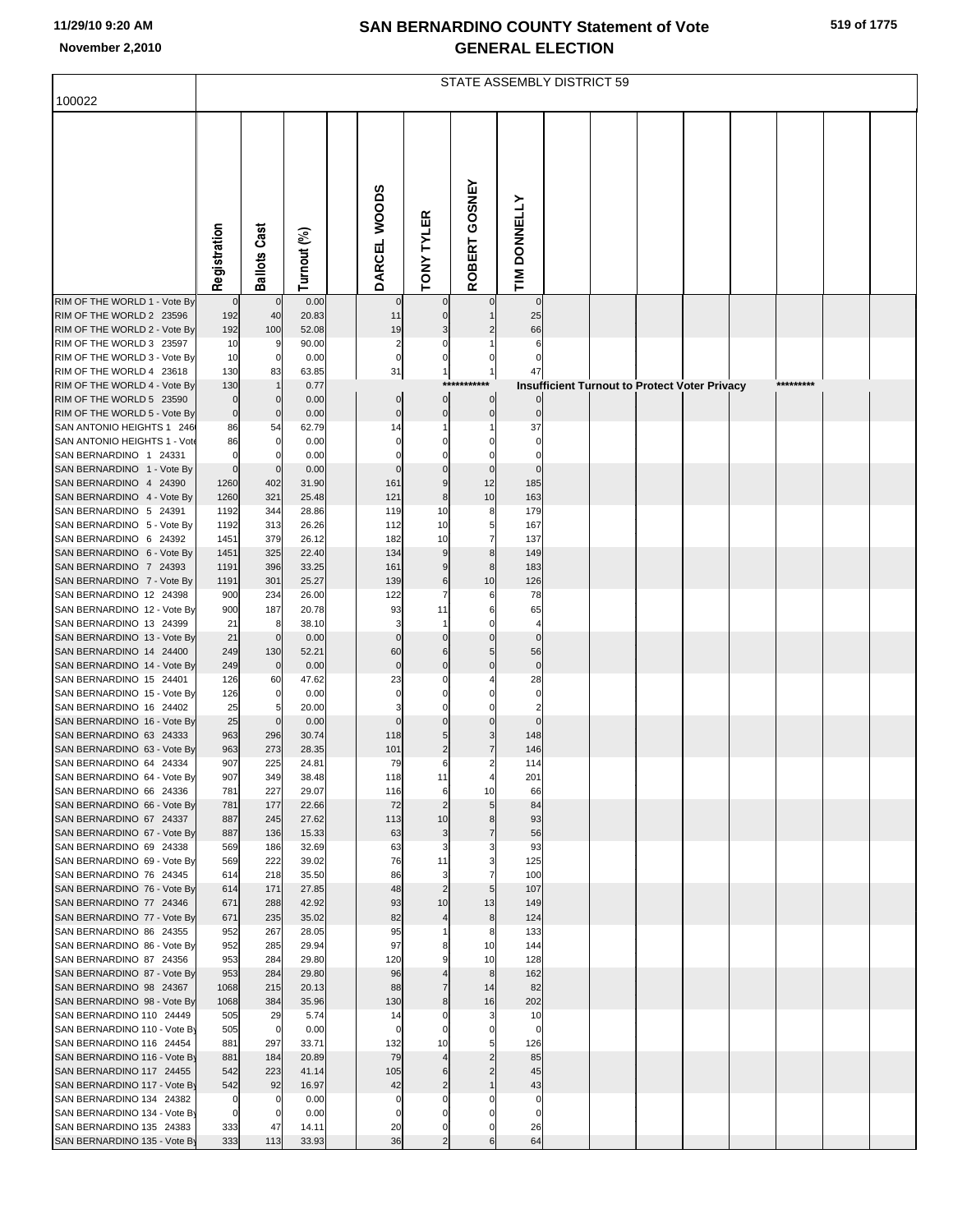|                                                          | <b>STATE ASSEMBLY DISTRICT 59</b> |                              |                |  |                   |                                  |                             |                     |  |  |                                                      |  |  |           |  |  |
|----------------------------------------------------------|-----------------------------------|------------------------------|----------------|--|-------------------|----------------------------------|-----------------------------|---------------------|--|--|------------------------------------------------------|--|--|-----------|--|--|
| 100022                                                   |                                   |                              |                |  |                   |                                  |                             |                     |  |  |                                                      |  |  |           |  |  |
|                                                          | Registration                      | <b>Ballots Cast</b>          | Turnout (%)    |  | DARCEL WOODS      | <b>TONY TYLER</b>                | ROBERT GOSNEY               | TIM DONNELLY        |  |  |                                                      |  |  |           |  |  |
| SAN BERNARDINO 182 24470                                 | 248                               | 112                          | 45.16          |  | 38                | 5 <sub>5</sub>                   | $5\phantom{.0}$             | 56                  |  |  |                                                      |  |  |           |  |  |
| SAN BERNARDINO 182 - Vote By<br>SAN BERNARDINO 183 24471 | 248                               |                              | 2.42<br>100.00 |  | $\overline{1}$    | $\overline{0}$<br>$***$          | $\pmb{0}$                   |                     |  |  | Insufficient Turnout to Protect Voter Privacy        |  |  |           |  |  |
| SAN BERNARDINO 183 - Vote By                             |                                   |                              | 0.00           |  |                   | 0                                | $\Omega$                    |                     |  |  |                                                      |  |  |           |  |  |
| SAN BERNARDINO 191 24478                                 |                                   | $\Omega$                     | 0.00           |  | C                 | $\mathbf 0$                      |                             |                     |  |  |                                                      |  |  |           |  |  |
| SAN BERNARDINO 191 - Vote By                             | $\mathbf 0$                       | $\Omega$                     | 0.00           |  | $\mathsf{C}$      | $\Omega$                         |                             |                     |  |  |                                                      |  |  |           |  |  |
| SAN BERNARDINO NORTH 1<br>SAN BERNARDINO NORTH 1 - V     | 73<br>73                          | 52<br>$\mathbf 0$            | 71.23<br>0.00  |  | 14<br>$\Omega$    | 0<br>$\Omega$                    |                             | 32                  |  |  |                                                      |  |  |           |  |  |
| SIDEWINDER MOUNTAIN 2341                                 | $\mathbf{1}$                      | $\mathbf 0$                  | 0.00           |  | $\mathbf 0$       | $\mathbf 0$                      | $\Omega$                    |                     |  |  |                                                      |  |  |           |  |  |
| SIDEWINDER MOUNTAIN - Vote                               |                                   | $\Omega$                     | 0.00           |  | $\mathbf 0$       | 0                                | $\Omega$                    |                     |  |  |                                                      |  |  |           |  |  |
| SIDEWINDER VALLEY EAST 23                                | 54                                | 24                           | 44.44          |  | $\overline{7}$    | $\mathbf{3}$                     | $\overline{2}$              |                     |  |  |                                                      |  |  |           |  |  |
| SIDEWINDER VALLEY EAST - V                               | 54                                |                              | 1.85           |  |                   | $***$                            |                             |                     |  |  | <b>Insufficient Turnout to Protect Voter Privacy</b> |  |  | ********  |  |  |
| SKYFOREST 23565                                          | 679                               | 258                          | 38.00          |  | 61                | 10                               | $\overline{2}$              | 172                 |  |  |                                                      |  |  |           |  |  |
| SKYFOREST - Vote By Mail<br>SUMMIT VALLEY 1 23940        | 679<br>116                        | 192<br>83                    | 28.28<br>71.55 |  | 53<br>13          | $\overline{4}$<br>3              |                             | 114<br>60           |  |  |                                                      |  |  |           |  |  |
| SUMMIT VALLEY 1 - Vote By Ma                             | 116                               | 0                            | 0.00           |  | C                 | C                                |                             |                     |  |  |                                                      |  |  |           |  |  |
| SUMMIT VALLEY 3 23941                                    | 74                                | 47                           | 63.51          |  |                   |                                  |                             | 37                  |  |  |                                                      |  |  |           |  |  |
| SUMMIT VALLEY 3 - Vote By Ma                             | 74                                | $\overline{0}$               | 0.00           |  |                   |                                  |                             | $\epsilon$          |  |  |                                                      |  |  |           |  |  |
| SUMMIT VALLEY 9 23942                                    | 9                                 |                              | 77.78          |  |                   |                                  |                             | 6                   |  |  |                                                      |  |  |           |  |  |
| SUMMIT VALLEY 9 - Vote By Ma<br>SUMMIT VALLEY 10 23943   | 9<br>35                           | $\mathbf 0$<br>22            | 0.00<br>62.86  |  |                   |                                  |                             | $\mathcal{L}$<br>14 |  |  |                                                      |  |  |           |  |  |
| SUMMIT VALLEY 10 - Vote By M:                            | 35                                | 0                            | 0.00           |  |                   |                                  |                             | $\mathsf{C}$        |  |  |                                                      |  |  |           |  |  |
| <b>TWIN PEAKS 1 23564</b>                                | 21                                | 17                           | 80.95          |  |                   |                                  |                             | 10                  |  |  |                                                      |  |  |           |  |  |
| TWIN PEAKS 1 - Vote By Mail                              | 21                                | $\mathbf 0$                  | 0.00           |  | $\mathsf{C}$      | $\Omega$                         |                             |                     |  |  |                                                      |  |  |           |  |  |
| <b>TWIN PEAKS 2 23566</b>                                | 944                               | 382                          | 40.47          |  | 66                | 11                               | 7                           | 273                 |  |  |                                                      |  |  |           |  |  |
| TWIN PEAKS 2 - Vote By Mail<br><b>TWIN PEAKS 3 23567</b> | 944<br>119                        | 303<br>76                    | 32.10<br>63.87 |  | 60<br>17          | $\overline{4}$<br>$\overline{0}$ | $\overline{2}$<br>$\pmb{0}$ | 222<br>57           |  |  |                                                      |  |  |           |  |  |
| TWIN PEAKS 3 - Vote By Mail                              | 119                               |                              | 0.84           |  |                   | ***                              | *****                       |                     |  |  | <b>Insufficient Turnout to Protect Voter Privacy</b> |  |  | ********* |  |  |
| TWIN PEAKS 4 23568                                       | 512                               | 178                          | 34.77          |  | 47                | 9                                | 5                           | 108                 |  |  |                                                      |  |  |           |  |  |
| TWIN PEAKS 4 - Vote By Mail                              | 512                               | 156                          | 30.47          |  | 39                | 4                                |                             | 96                  |  |  |                                                      |  |  |           |  |  |
| <b>TWIN PEAKS 5 23569</b>                                |                                   | $\mathbf 0$                  | 0.00           |  | $\mathcal{C}$     |                                  |                             |                     |  |  |                                                      |  |  |           |  |  |
| TWIN PEAKS 5 - Vote By Mail<br><b>TWIN PEAKS 6 23570</b> | $\Omega$<br>$\mathbf 0$           | $\mathbf{0}$<br>$\mathbf{0}$ | 0.00<br>0.00   |  | $\mathcal{C}$     |                                  |                             |                     |  |  |                                                      |  |  |           |  |  |
| TWIN PEAKS 6 - Vote By Mail                              | $\mathbf 0$                       | $\mathbf{0}$                 | 0.00           |  | $\Omega$          | $\Omega$                         | $\Omega$                    | $\mathcal{C}$       |  |  |                                                      |  |  |           |  |  |
| TWIN PEAKS 7 23571                                       | 0                                 | $\mathbf 0$                  | 0.00           |  |                   |                                  |                             |                     |  |  |                                                      |  |  |           |  |  |
| TWIN PEAKS 7 - Vote By Mail                              | $\mathbf 0$                       | $\mathbf 0$                  | 0.00           |  | $\Omega$          | $\Omega$                         | $\Omega$                    | $\epsilon$          |  |  |                                                      |  |  |           |  |  |
| <b>TWIN PEAKS 8 23572</b><br>TWIN PEAKS 8 - Vote By Mail | 70<br>70                          | 33<br>$\mathbf 0$            | 47.14<br>0.00  |  | 10<br>$\mathbf 0$ | $\Omega$                         | $\Omega$<br>$\Omega$        | 21<br>$\mathsf{C}$  |  |  |                                                      |  |  |           |  |  |
| WRIGHTWOOD 4 23985                                       | 402                               | 23                           | 5.72           |  | $\overline{7}$    |                                  | $\mathbf 0$                 | 14                  |  |  |                                                      |  |  |           |  |  |
| WRIGHTWOOD 4 - Vote By Mail                              | 402                               | 217                          | 53.98          |  | 64                | 8                                | 11                          | 130                 |  |  |                                                      |  |  |           |  |  |
|                                                          |                                   |                              |                |  |                   |                                  |                             |                     |  |  |                                                      |  |  |           |  |  |
| <b>Precinct Totals</b>                                   | 124767                            | 39448                        | 31.62          |  | 12277             | 1189                             | 1230                        | 21597               |  |  |                                                      |  |  |           |  |  |
| Vote By Mail Totals                                      | 124767                            | 34795                        | 27.89          |  | 10022             | 1009                             | 1234                        | 20546               |  |  |                                                      |  |  |           |  |  |
|                                                          |                                   |                              |                |  |                   |                                  |                             |                     |  |  |                                                      |  |  |           |  |  |
| <b>Grand Totals</b>                                      | 124767                            | 74243                        | 59.51          |  | 22299             | 2198                             | 2464                        | 42143               |  |  |                                                      |  |  |           |  |  |
| San Bernardino County                                    | 124767                            | 74243                        | 59.51          |  | 22299             | 2198                             | 2464                        | 42143               |  |  |                                                      |  |  |           |  |  |
| State Bd of Equal 2                                      | 2125                              | 1244                         | 58.54          |  | 476               | 18                               | 41                          | 608                 |  |  |                                                      |  |  |           |  |  |
| State Bd of Equal 3<br>Congressional District 26         | 122642<br>1241                    | 72999<br>830                 | 59.52<br>66.88 |  | 21823<br>253      | 2180<br>25                       | 2423<br>29                  | 41535<br>460        |  |  |                                                      |  |  |           |  |  |
| <b>Congressional District 41</b>                         | 123273                            | 73288                        | 59.45          |  | 21985             | 2171                             | 2431                        | 41635               |  |  |                                                      |  |  |           |  |  |
| Congressional District 43                                | 253                               | 125                          | 49.41          |  | 61                | $\overline{2}$                   | $\overline{4}$              | 48                  |  |  |                                                      |  |  |           |  |  |
| Senate District 17                                       | 70878                             | 41004                        | 57.85          |  | 11325             | 1334                             | 1600                        | 24003               |  |  |                                                      |  |  |           |  |  |
| Senate District 18                                       | 1812                              | 1147                         | 63.30          |  | 259               | 57                               | 53                          | 714                 |  |  |                                                      |  |  |           |  |  |
| Senate District 31<br>Senate District 32                 | 46956<br>5121                     | 29636<br>2456                | 63.11<br>47.96 |  | 9579<br>1136      | 723<br>84                        | 733<br>78                   | 16510<br>916        |  |  |                                                      |  |  |           |  |  |
| Assembly District 59                                     | 124767                            | 74243                        | 59.51          |  | 22299             | 2198                             | 2464                        | 42143               |  |  |                                                      |  |  |           |  |  |
| Supervisorial District 1                                 | 72663                             | 42138                        | 57.99          |  | 11581             | 1390                             | 1652                        | 24709               |  |  |                                                      |  |  |           |  |  |
| Supervisorial District 2                                 | 7564                              | 5213                         | 68.92          |  | 1507              | 153                              | 152                         | 3055                |  |  |                                                      |  |  |           |  |  |
| Supervisorial District 3                                 | 34661                             | 21999                        | 63.47          |  | 7121              | 508                              | 528                         | 12285               |  |  |                                                      |  |  |           |  |  |
| <b>Supervisorial District 5</b>                          | 9879                              | 4893                         | 49.53          |  | 2090              | 147                              | 132                         | 2094                |  |  |                                                      |  |  |           |  |  |